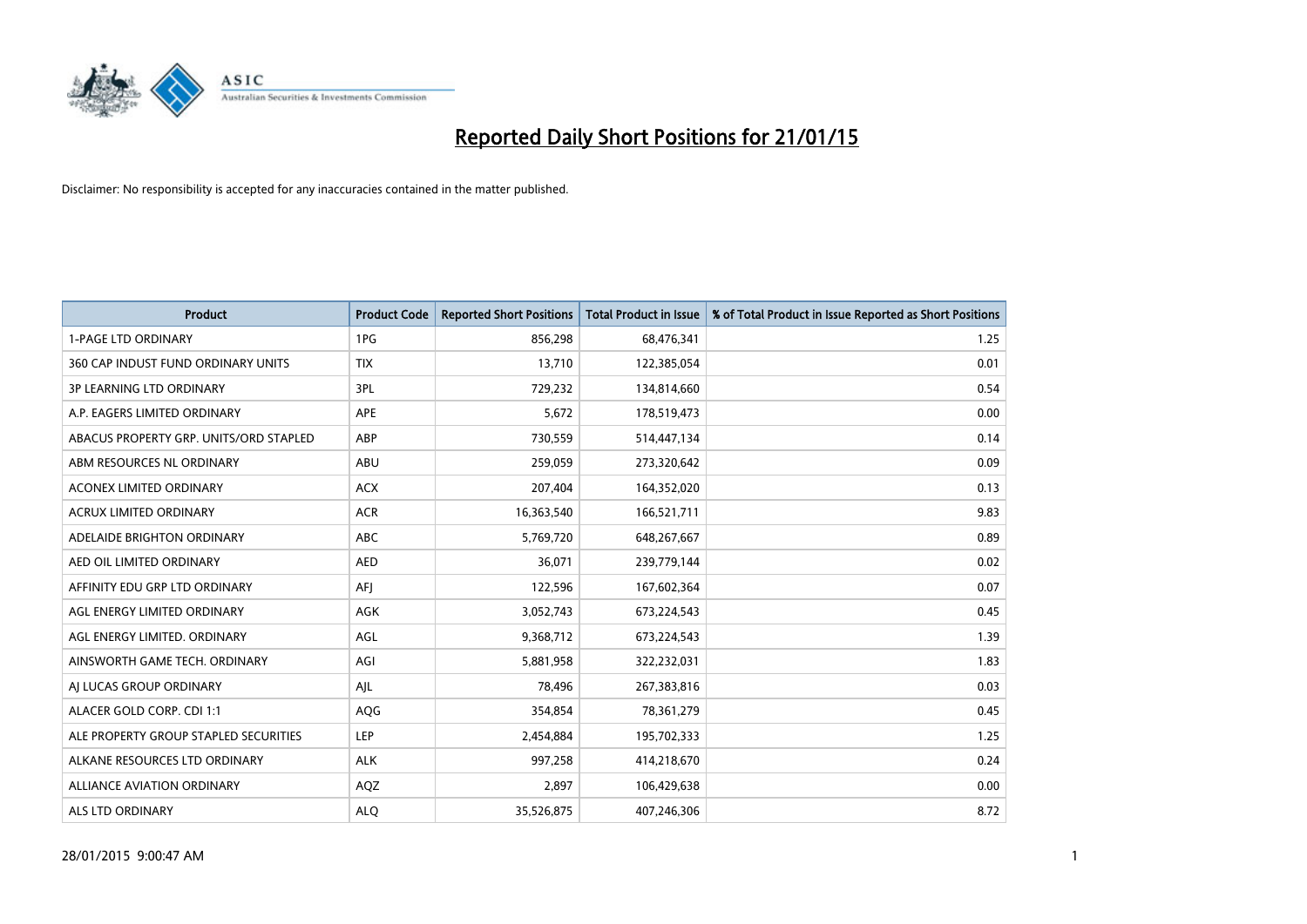

| <b>Product</b>                          | <b>Product Code</b> | <b>Reported Short Positions</b> | <b>Total Product in Issue</b> | % of Total Product in Issue Reported as Short Positions |
|-----------------------------------------|---------------------|---------------------------------|-------------------------------|---------------------------------------------------------|
| ALTIUM LIMITED ORDINARY                 | <b>ALU</b>          | 31,148                          | 129,272,762                   | 0.02                                                    |
| ALUMINA LIMITED ORDINARY                | AWC                 | 20,318,180                      | 2,806,225,615                 | 0.72                                                    |
| AMALGAMATED HOLDINGS ORDINARY           | AHD                 | 287                             | 157,917,136                   | 0.00                                                    |
| AMCOM TELECOMM. ORDINARY                | AMM                 | 2,654,592                       | 266,399,148                   | 1.00                                                    |
| AMCOR LIMITED ORDINARY                  | AMC                 | 9,307,822                       | 1,206,684,923                 | 0.77                                                    |
| AMP CAPITAL CHINA ORDINARY UNITS        | <b>AGF</b>          | 10,881                          | 374,593,484                   | 0.00                                                    |
| AMP LIMITED ORDINARY                    | AMP                 | 11,519,666                      | 2,957,737,964                 | 0.39                                                    |
| ANSELL LIMITED ORDINARY                 | <b>ANN</b>          | 4,823,103                       | 153,139,924                   | 3.15                                                    |
| ANTARES ENERGY LTD ORDINARY             | <b>AZZ</b>          | 340,796                         | 242,000,000                   | 0.14                                                    |
| ANZ BANKING GRP LTD ORDINARY            | ANZ                 | 19,028,893                      | 2,765,980,222                 | 0.69                                                    |
| APA GROUP STAPLED SECURITIES            | APA                 | 16,697,569                      | 980,917,175                   | 1.70                                                    |
| APN NEWS & MEDIA ORDINARY               | <b>APN</b>          | 3,159,574                       | 1,029,041,356                 | 0.31                                                    |
| APN OUTDOOR GRP ORDINARY                | <b>APO</b>          | 74,231                          | 166,614,509                   | 0.04                                                    |
| AQUARIUS PLATINUM. ORDINARY             | <b>AOP</b>          | 2,863,582                       | 1,502,695,183                 | 0.19                                                    |
| ARAFURA RESOURCE LTD ORDINARY           | <b>ARU</b>          | 2,000                           | 441,270,644                   | 0.00                                                    |
| ARB CORPORATION ORDINARY                | ARP                 | 733,889                         | 79,156,214                    | 0.93                                                    |
| ARDENT LEISURE GROUP STAPLED SECURITIES | AAD                 | 5,598,847                       | 438,666,245                   | 1.28                                                    |
| ARENA REIT. STAPLED                     | <b>ARF</b>          | 96,340                          | 211,605,103                   | 0.05                                                    |
| ARISTOCRAT LEISURE ORDINARY             | ALL                 | 626,415                         | 631,322,253                   | 0.10                                                    |
| ARRIUM LTD ORDINARY                     | ARI                 | 134,090,606                     | 2,937,293,755                 | 4.57                                                    |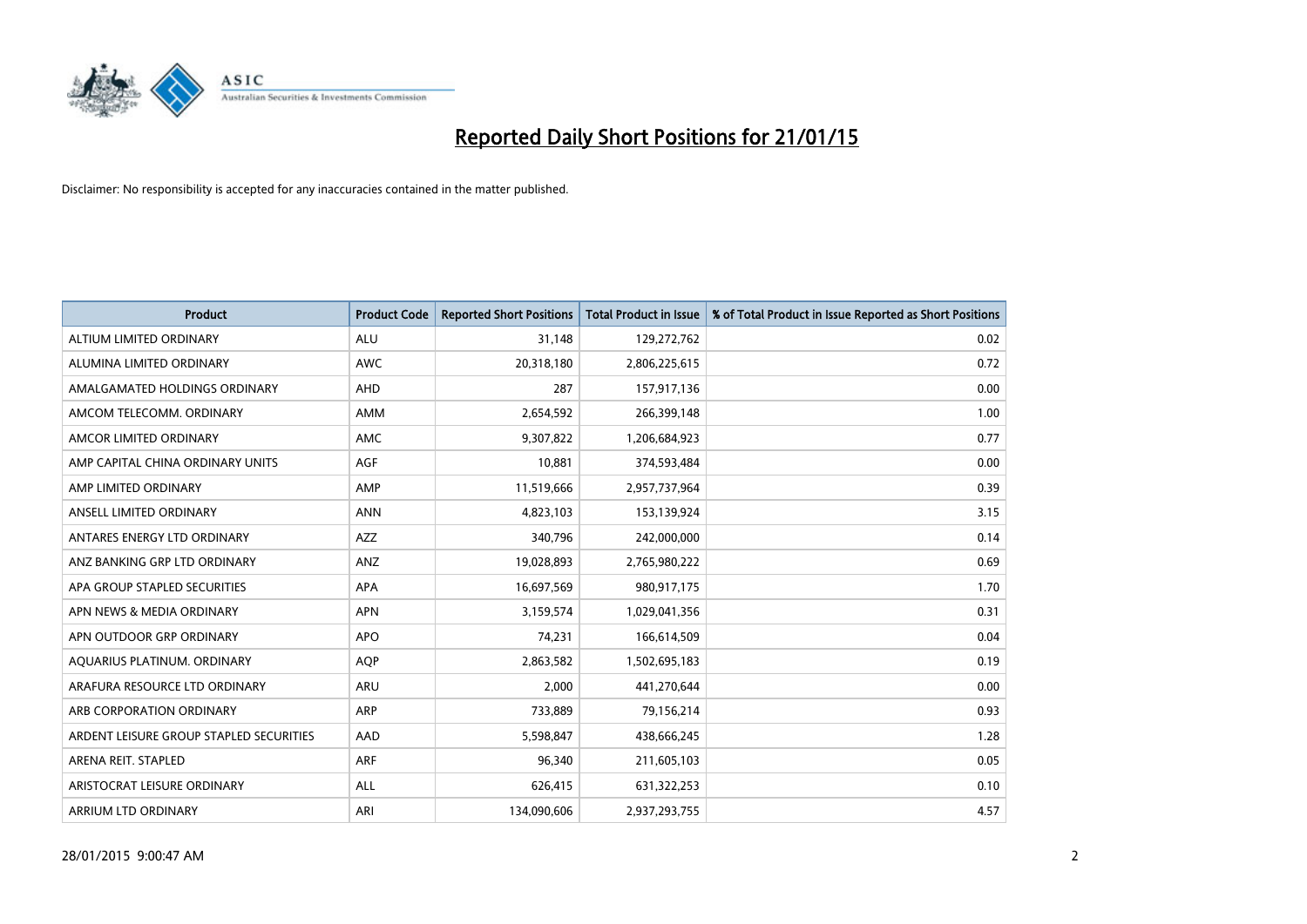

| <b>Product</b>                            | <b>Product Code</b> | <b>Reported Short Positions</b> | <b>Total Product in Issue</b> | % of Total Product in Issue Reported as Short Positions |
|-------------------------------------------|---------------------|---------------------------------|-------------------------------|---------------------------------------------------------|
| ASALEO CARE LIMITED ORDINARY              | AHY                 | 7,677,089                       | 603,469,434                   | 1.27                                                    |
| ASCIANO LIMITED ORDINARY                  | <b>AIO</b>          | 4,249,968                       | 975,385,664                   | 0.44                                                    |
| ASG GROUP LIMITED ORDINARY                | ASZ                 | 7,207                           | 206,720,839                   | 0.00                                                    |
| ASHLEY SERVICES GRP ORDINARY              | ASH                 | 498,972                         | 150,000,000                   | 0.33                                                    |
| ASPEN GROUP ORD/UNITS STAPLED             | <b>APZ</b>          | 86,971                          | 113,183,450                   | 0.08                                                    |
| ASPIRE MINING LTD ORDINARY                | <b>AKM</b>          | 1,000,001                       | 703,463,306                   | 0.14                                                    |
| ASTRO JAP PROP GROUP STAPLED US PROHIBIT. | AJA                 | 101,723                         | 66,690,637                    | 0.15                                                    |
| ASX LIMITED ORDINARY                      | ASX                 | 6,600,089                       | 193,595,162                   | 3.41                                                    |
| ATLAS IRON LIMITED ORDINARY               | <b>AGO</b>          | 105,945,169                     | 919,475,619                   | 11.52                                                   |
| ATRUM COAL NL ORDINARY                    | <b>ATU</b>          | 59,883                          | 170,142,959                   | 0.04                                                    |
| AUCKLAND INTERNATION ORDINARY             | AIA                 | 80,680                          | 1,190,484,097                 | 0.01                                                    |
| AURIZON HOLDINGS LTD ORDINARY             | AZJ                 | 3,175,834                       | 2,123,934,162                 | 0.15                                                    |
| AUSDRILL LIMITED ORDINARY                 | ASL                 | 24,437,761                      | 312,277,224                   | 7.83                                                    |
| AUSENCO LIMITED ORDINARY                  | AAX                 | 481,036                         | 168,449,799                   | 0.29                                                    |
| AUSNET SERVICES STAPLED SECURITIES        | <b>AST</b>          | 39,302,009                      | 3,466,913,009                 | 1.13                                                    |
| AUST INDUSTRIAL REIT UNIT                 | ANI                 | 26,701                          | 96,288,031                    | 0.03                                                    |
| AUSTAL LIMITED ORDINARY                   | ASB                 | 56,564                          | 346,772,567                   | 0.02                                                    |
| AUSTBROKERS HOLDINGS ORDINARY             | <b>AUB</b>          | 75,274                          | 61,740,597                    | 0.12                                                    |
| AUSTEX OIL LIMITED ORDINARY               | <b>AOK</b>          | 62,000                          | 558,571,402                   | 0.01                                                    |
| AUSTIN ENGINEERING ORDINARY               | ANG                 | 385,296                         | 84,274,004                    | 0.46                                                    |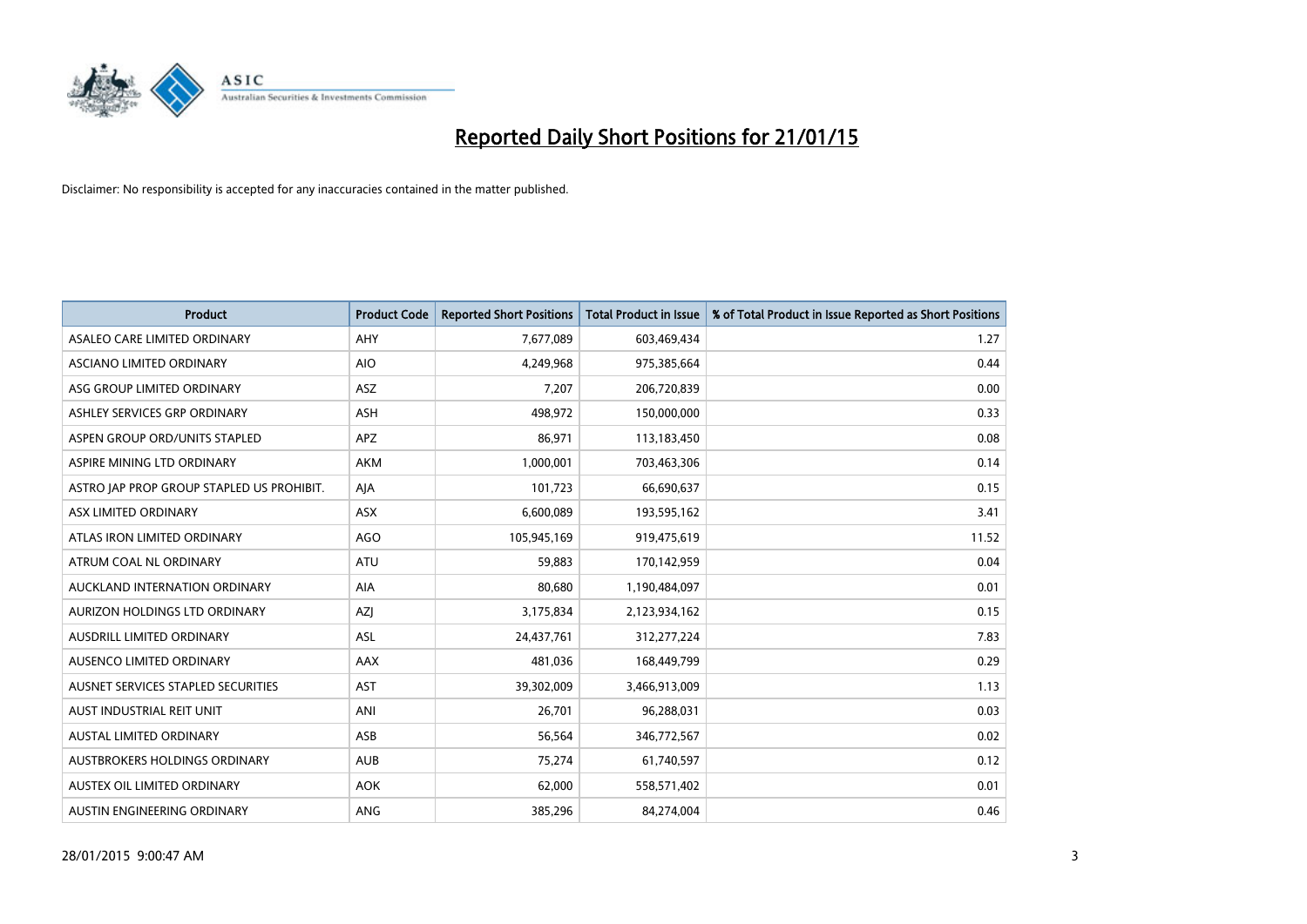

| <b>Product</b>                         | <b>Product Code</b> | <b>Reported Short Positions</b> | <b>Total Product in Issue</b> | % of Total Product in Issue Reported as Short Positions |
|----------------------------------------|---------------------|---------------------------------|-------------------------------|---------------------------------------------------------|
| <b>AUSTIN EXPLORATION ORDINARY</b>     | <b>AKK</b>          | 3,469,962                       | 332,607,790                   | 1.04                                                    |
| AUSTRALIAN AGRICULT. ORDINARY          | AAC                 | 6,171,130                       | 532,474,721                   | 1.16                                                    |
| AUSTRALIAN PHARM, ORDINARY             | API                 | 7,729,476                       | 488,115,883                   | 1.58                                                    |
| AUTOMOTIVE HOLDINGS ORDINARY           | AHE                 | 2,447,705                       | 306,437,941                   | 0.80                                                    |
| AVANCO RESOURCES LTD ORDINARY          | AVB                 | 3,263,736                       | 1,661,675,855                 | 0.20                                                    |
| AVEO GROUP STAPLED SECURITIES          | AOG                 | 2,533,237                       | 499,484,314                   | 0.51                                                    |
| AWE LIMITED ORDINARY                   | <b>AWE</b>          | 19,481,774                      | 525,861,050                   | 3.70                                                    |
| AZONTO PET LTD ORDINARY                | APY                 | $\mathbf{1}$                    | 1,159,375,100                 | 0.00                                                    |
| AZUMAH RESOURCES ORDINARY              | <b>AZM</b>          | $\mathbf{1}$                    | 389,316,919                   | 0.00                                                    |
| <b>BANDANNA ENERGY ORDINARY</b>        | <b>BND</b>          | 17,540,654                      | 528,481,199                   | 3.32                                                    |
| BANK OF QUEENSLAND. ORDINARY           | <b>BOQ</b>          | 2,898,467                       | 366,982,047                   | 0.79                                                    |
| <b>BASE RES LIMITED ORDINARY</b>       | <b>BSE</b>          | 5,507,554                       | 563,902,771                   | 0.98                                                    |
| <b>BATHURST RES LTD. ORDINARY</b>      | <b>BRL</b>          | 207,998                         | 947,828,434                   | 0.02                                                    |
| <b>BC IRON LIMITED ORDINARY</b>        | <b>BCI</b>          | 16,068,580                      | 196,196,992                   | 8.19                                                    |
| BEACH ENERGY LIMITED ORDINARY          | <b>BPT</b>          | 29,625,473                      | 1,297,496,886                 | 2.28                                                    |
| BEADELL RESOURCE LTD ORDINARY          | <b>BDR</b>          | 42,737,774                      | 798,657,280                   | 5.35                                                    |
| BEGA CHEESE LTD ORDINARY               | <b>BGA</b>          | 2,715,828                       | 152,602,945                   | 1.78                                                    |
| BENDIGO AND ADELAIDE CONV PREF SHARE 2 | <b>BENPE</b>        | 1,000                           | 2,921,188                     | 0.03                                                    |
| BENDIGO AND ADELAIDE ORDINARY          | <b>BEN</b>          | 19,187,484                      | 450,934,198                   | 4.26                                                    |
| BERKELEY RESOURCES ORDINARY            | <b>BKY</b>          | 45,900                          | 180,361,323                   | 0.03                                                    |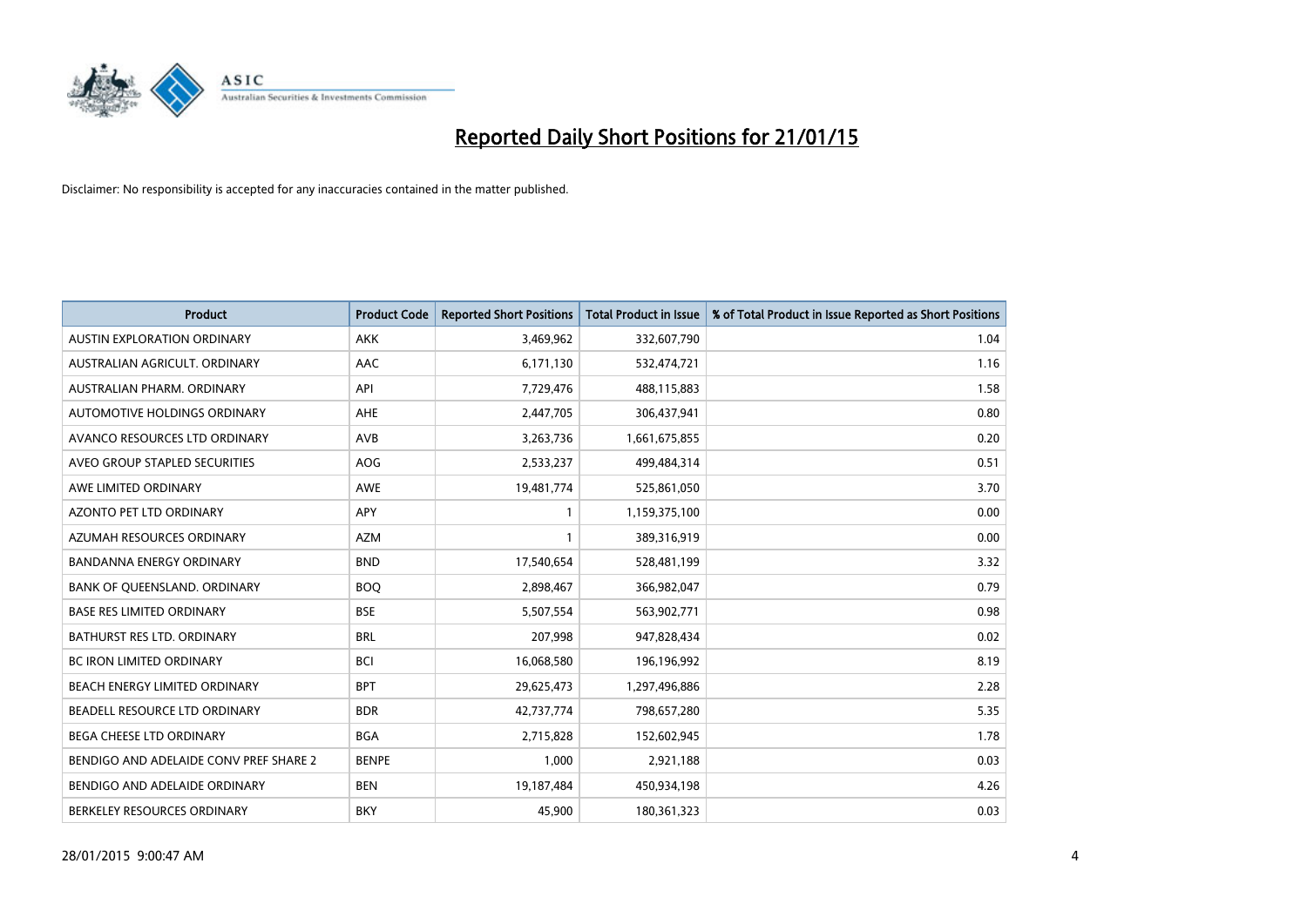

| <b>Product</b>                       | <b>Product Code</b> | <b>Reported Short Positions</b> | <b>Total Product in Issue</b> | % of Total Product in Issue Reported as Short Positions |
|--------------------------------------|---------------------|---------------------------------|-------------------------------|---------------------------------------------------------|
| BETASHARESCASHETF ETF UNITS          | AAA                 | 634                             | 13,683,443                    | 0.00                                                    |
| <b>BHP BILLITON LIMITED ORDINARY</b> | <b>BHP</b>          | 12,137,794                      | 3,211,691,105                 | 0.38                                                    |
| <b>BIGAIR GROUP LIMITED ORDINARY</b> | <b>BGL</b>          | 46,295                          | 174,432,340                   | 0.03                                                    |
| <b>BILLABONG ORDINARY</b>            | <b>BBG</b>          | 7,570,415                       | 990,370,034                   | 0.76                                                    |
| <b>BLACKHAM RESOURCES ORDINARY</b>   | <b>BLK</b>          | 1,394,561                       | 143,614,941                   | 0.97                                                    |
| <b>BLACKMORES LIMITED ORDINARY</b>   | <b>BKL</b>          | 6,903                           | 17,224,199                    | 0.04                                                    |
| BLUESCOPE STEEL LTD ORDINARY         | <b>BSL</b>          | 8,673,403                       | 559,227,871                   | 1.55                                                    |
| <b>BOART LONGYEAR ORDINARY</b>       | <b>BLY</b>          | 22,449,612                      | 637,490,726                   | 3.52                                                    |
| <b>BORA BORA RESOURCES ORDINARY</b>  | <b>BBR</b>          | 247,808                         | 35,970,000                    | 0.69                                                    |
| <b>BORAL LIMITED, ORDINARY</b>       | <b>BLD</b>          | 14,259,857                      | 782,736,249                   | 1.82                                                    |
| BRADKEN LIMITED ORDINARY             | <b>BKN</b>          | 2,195,333                       | 171,027,249                   | 1.28                                                    |
| <b>BRAMBLES LIMITED ORDINARY</b>     | <b>BXB</b>          | 5,483,613                       | 1,566,226,141                 | 0.35                                                    |
| BREVILLE GROUP LTD ORDINARY          | <b>BRG</b>          | 4,715,028                       | 130,095,322                   | 3.62                                                    |
| <b>BRICKWORKS LIMITED ORDINARY</b>   | <b>BKW</b>          | 49,151                          | 148,403,478                   | 0.03                                                    |
| BT INVESTMENT MNGMNT ORDINARY        | <b>BTT</b>          | $\mathbf{1}$                    | 292,408,424                   | 0.00                                                    |
| <b>BURSON GROUP LTD ORDINARY</b>     | <b>BAP</b>          | 1,771,383                       | 163,585,666                   | 1.08                                                    |
| <b>BURU ENERGY ORDINARY</b>          | <b>BRU</b>          | 16,856,572                      | 339,997,078                   | 4.96                                                    |
| <b>BWP TRUST ORDINARY UNITS</b>      | <b>BWP</b>          | 13,746,119                      | 639,724,826                   | 2.15                                                    |
| CABCHARGE AUSTRALIA ORDINARY         | CAB                 | 9,564,510                       | 120,430,683                   | 7.94                                                    |
| <b>CADENCE CAPITAL ORDINARY</b>      | <b>CDM</b>          | 170,000                         | 199,910,008                   | 0.09                                                    |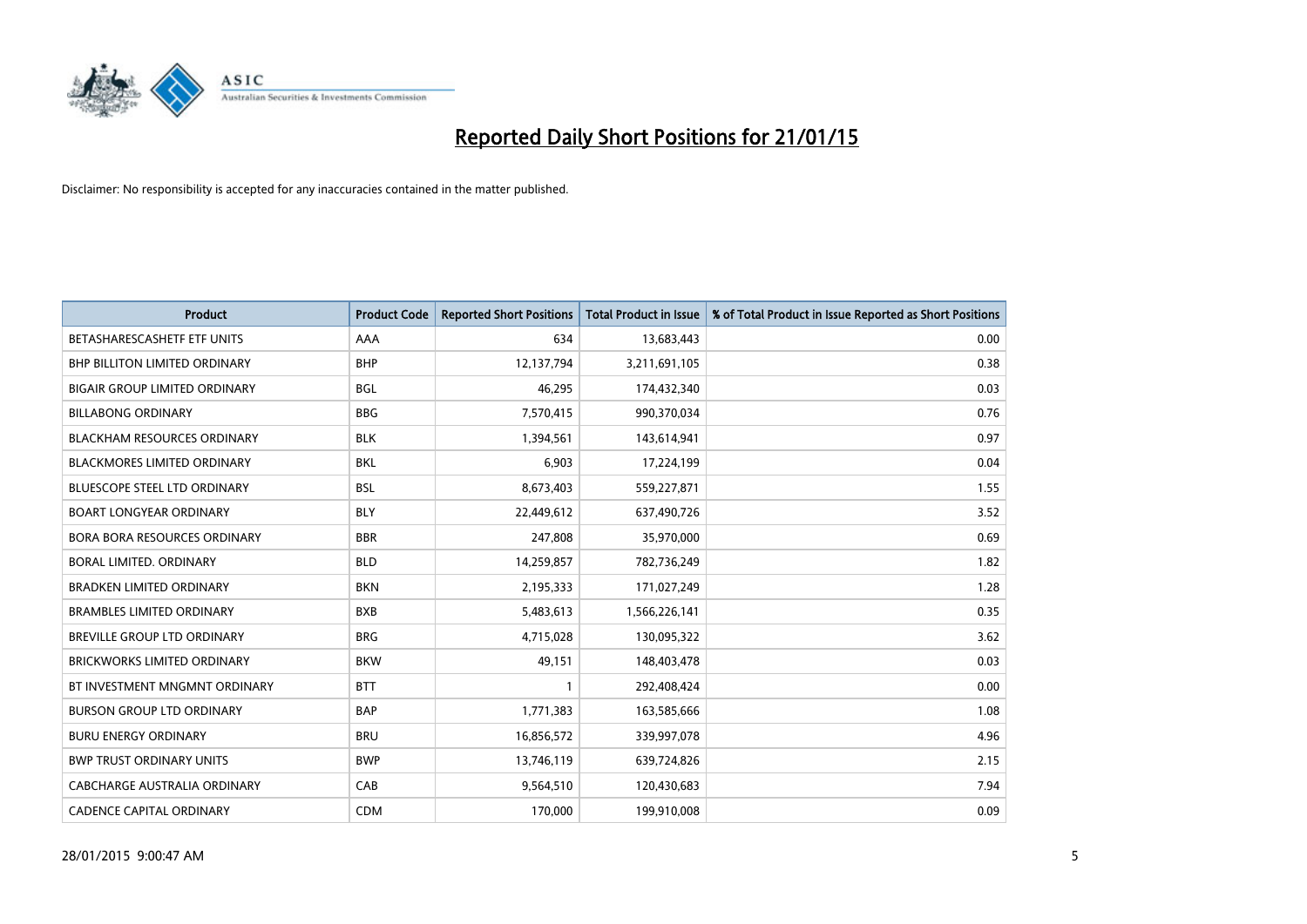

| <b>Product</b>                          | <b>Product Code</b> | <b>Reported Short Positions</b> | <b>Total Product in Issue</b> | % of Total Product in Issue Reported as Short Positions |
|-----------------------------------------|---------------------|---------------------------------|-------------------------------|---------------------------------------------------------|
| CALTEX AUSTRALIA ORDINARY               | <b>CTX</b>          | 815,447                         | 270,000,000                   | 0.30                                                    |
| CAPE LAMBERT RES LTD ORDINARY           | <b>CFE</b>          | 280,137                         | 626,686,586                   | 0.04                                                    |
| CAPITOL HEALTH ORDINARY                 | <b>CAJ</b>          | 513,822                         | 496,244,861                   | 0.10                                                    |
| CARDNO LIMITED ORDINARY                 | CDD                 | 17,080,031                      | 164,362,901                   | 10.39                                                   |
| <b>CARINDALE PROPERTY UNIT</b>          | <b>CDP</b>          | 8,823                           | 70,000,000                    | 0.01                                                    |
| CARNARVON PETROLEUM ORDINARY            | <b>CVN</b>          | 1,808,612                       | 988,295,069                   | 0.18                                                    |
| <b>CARNEGIE WAVE ENERGY ORDINARY</b>    | <b>CWE</b>          | 500                             | 1,742,824,771                 | 0.00                                                    |
| CARSALES.COM LTD ORDINARY               | <b>CRZ</b>          | 15,178,198                      | 239,001,759                   | 6.35                                                    |
| <b>CASH CONVERTERS ORDINARY</b>         | CCV                 | 6,229,832                       | 478,876,525                   | 1.30                                                    |
| CEDAR WOODS PROP. ORDINARY              | <b>CWP</b>          | 241,948                         | 78,336,371                    | 0.31                                                    |
| CENTRAL PETROLEUM ORDINARY              | <b>CTP</b>          | 5,737                           | 368,718,957                   | 0.00                                                    |
| CENTURIA METRO REIT STAPLED             | <b>CMA</b>          | 698,404                         | 71,500,158                    | 0.98                                                    |
| CFS RETAIL TRUST GRP STAPLED SECURITIES | <b>CFX</b>          | 5,261,272                       | 3,050,355,727                 | 0.17                                                    |
| <b>CHALLENGER LIMITED ORDINARY</b>      | <b>CGF</b>          | 1,728,357                       | 569,725,821                   | 0.30                                                    |
| CHARTER HALL GROUP STAPLED US PROHIBIT. | <b>CHC</b>          | 585,812                         | 355,051,540                   | 0.16                                                    |
| <b>CHARTER HALL RETAIL UNITS</b>        | <b>CQR</b>          | 15,702,555                      | 372,893,153                   | 4.21                                                    |
| <b>CHORUS LIMITED ORDINARY</b>          | <b>CNU</b>          | 52,292                          | 396,369,767                   | 0.01                                                    |
| CLEARVIEW WEALTH LTD ORDINARY           | <b>CVW</b>          | 10,001                          | 581,111,182                   | 0.00                                                    |
| CLINUVEL PHARMACEUT, ORDINARY           | <b>CUV</b>          | 35,066                          | 42,526,245                    | 0.08                                                    |
| COAL OF AFRICA LTD ORDINARY             | <b>CZA</b>          | 426                             | 1,599,368,613                 | 0.00                                                    |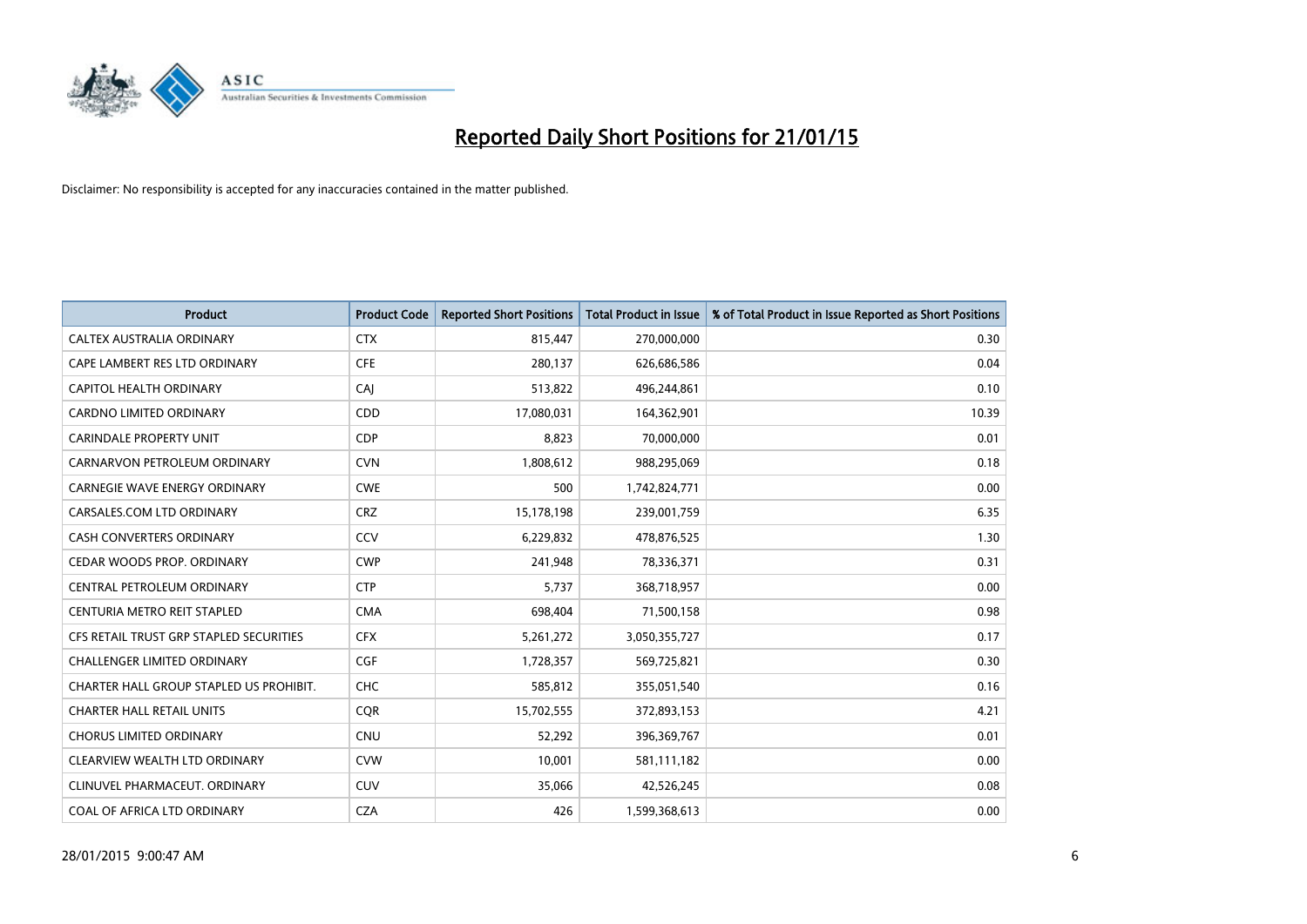

| <b>Product</b>                          | <b>Product Code</b> | <b>Reported Short Positions</b> | <b>Total Product in Issue</b> | % of Total Product in Issue Reported as Short Positions |
|-----------------------------------------|---------------------|---------------------------------|-------------------------------|---------------------------------------------------------|
| <b>COALSPUR MINES LTD ORDINARY</b>      | <b>CPL</b>          | 1,141                           | 641,544,455                   | 0.00                                                    |
| COCA-COLA AMATIL ORDINARY               | <b>CCL</b>          | 24,360,010                      | 763,590,249                   | 3.19                                                    |
| <b>COCHLEAR LIMITED ORDINARY</b>        | <b>COH</b>          | 5,569,060                       | 57,081,775                    | 9.76                                                    |
| COCKATOO COAL ORDINARY                  | <b>COK</b>          | 167,987                         | 4,560,196,928                 | 0.00                                                    |
| <b>CODAN LIMITED ORDINARY</b>           | <b>CDA</b>          | 67,699                          | 177,063,244                   | 0.04                                                    |
| <b>COFFEY INTERNATIONAL ORDINARY</b>    | COF                 | 6,077                           | 255,833,165                   | 0.00                                                    |
| <b>COKAL LTD ORDINARY</b>               | <b>CKA</b>          | 6,820                           | 471,487,926                   | 0.00                                                    |
| <b>COLLECTION HOUSE ORDINARY</b>        | <b>CLH</b>          | 2,509,893                       | 130,443,227                   | 1.92                                                    |
| COMMONWEALTH BANK, ORDINARY             | <b>CBA</b>          | 23,664,164                      | 1,621,319,194                 | 1.46                                                    |
| COMMONWEALTH BANK, PERP.EXC.PERLS VII   | <b>CBAPD</b>        | 1,000                           | 30,000,000                    | 0.00                                                    |
| <b>COMPASS RESOURCES ORDINARY</b>       | <b>CMR</b>          | 7,472                           | 1,403,744,100                 | 0.00                                                    |
| <b>COMPUTERSHARE LTD ORDINARY</b>       | <b>CPU</b>          | 7,427,876                       | 556,203,079                   | 1.34                                                    |
| COOPER ENERGY LTD ORDINARY              | <b>COE</b>          | 98,886                          | 331,905,323                   | 0.03                                                    |
| <b>CORP TRAVEL LIMITED ORDINARY</b>     | <b>CTD</b>          | 842,036                         | 96,993,355                    | 0.87                                                    |
| <b>COVER-MORE GRP LTD ORDINARY</b>      | <b>CVO</b>          | 5,567,732                       | 317,750,000                   | 1.75                                                    |
| <b>CREDIT CORP GROUP ORDINARY</b>       | <b>CCP</b>          | 477,914                         | 46,296,407                    | 1.03                                                    |
| <b>CROMWELL PROP STAPLED SECURITIES</b> | <b>CMW</b>          | 9,579,661                       | 1,735,299,783                 | 0.55                                                    |
| CROWN RESORTS LTD ORDINARY              | <b>CWN</b>          | 17,042,345                      | 728,394,185                   | 2.34                                                    |
| <b>CSG LIMITED ORDINARY</b>             | CSV                 | 399,882                         | 284,148,839                   | 0.14                                                    |
| <b>CSL LIMITED ORDINARY</b>             | <b>CSL</b>          | 1,075,202                       | 473,852,185                   | 0.23                                                    |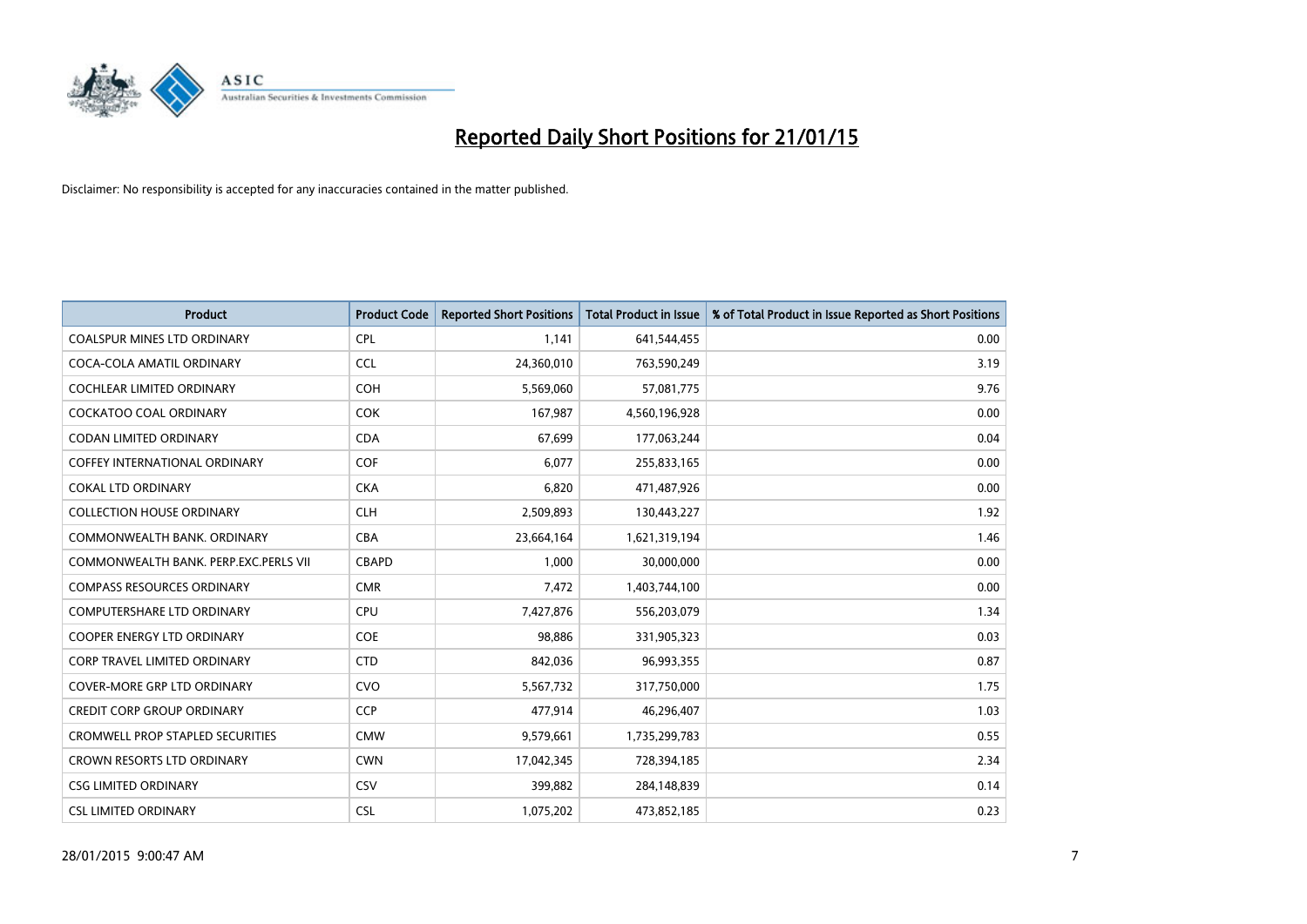

| <b>Product</b>                     | <b>Product Code</b> | <b>Reported Short Positions</b> | <b>Total Product in Issue</b> | % of Total Product in Issue Reported as Short Positions |
|------------------------------------|---------------------|---------------------------------|-------------------------------|---------------------------------------------------------|
| <b>CSR LIMITED ORDINARY</b>        | <b>CSR</b>          | 12,220,016                      | 506,000,315                   | 2.42                                                    |
| <b>CUDECO LIMITED ORDINARY</b>     | <b>CDU</b>          | 9,353,282                       | 248,722,167                   | 3.76                                                    |
| DATA#3 LIMITED ORDINARY            | <b>DTL</b>          | 1,089                           | 153,974,950                   | 0.00                                                    |
| DECMIL GROUP LIMITED ORDINARY      | <b>DCG</b>          | 851,681                         | 168,657,794                   | 0.50                                                    |
| DEEP YELLOW LIMITED ORDINARY       | <b>DYL</b>          | 1,002                           | 1,900,807,969                 | 0.00                                                    |
| DEVINE LIMITED ORDINARY            | <b>DVN</b>          | 1,548                           | 158,730,556                   | 0.00                                                    |
| DEXUS PROPERTY GROUP STAPLED UNITS | <b>DXS</b>          | 1,259,915                       | 905,531,797                   | 0.14                                                    |
| DICK SMITH HLDGS ORDINARY          | <b>DSH</b>          | 16,556,405                      | 236,511,364                   | 7.00                                                    |
| DISCOVERY METALS LTD ORDINARY      | <b>DML</b>          | 375,000                         | 644,039,581                   | 0.06                                                    |
| DOMINO PIZZA ENTERPR ORDINARY      | <b>DMP</b>          | 1,611,269                       | 86,160,773                    | 1.87                                                    |
| DONACO INTERNATIONAL ORDINARY      | <b>DNA</b>          | 9,766,136                       | 460,505,113                   | 2.12                                                    |
| DORAY MINERALS LTD ORDINARY        | <b>DRM</b>          | 339,039                         | 167,084,256                   | 0.20                                                    |
| DOWNER EDI LIMITED ORDINARY        | <b>DOW</b>          | 28,887,781                      | 435,399,975                   | 6.63                                                    |
| DRILLSEARCH ENERGY ORDINARY        | <b>DLS</b>          | 11,893,207                      | 461,101,450                   | 2.58                                                    |
| DUET GROUP STAPLED US PROHIBIT.    | <b>DUE</b>          | 17,916,884                      | 1,493,678,915                 | 1.20                                                    |
| DULUXGROUP LIMITED ORDINARY        | <b>DLX</b>          | 1,662,298                       | 388,543,268                   | 0.43                                                    |
| ECHO ENTERTAINMENT ORDINARY        | EGP                 | 9,065,849                       | 825,672,730                   | 1.10                                                    |
| <b>ELDERS LIMITED ORDINARY</b>     | <b>ELD</b>          | 719,096                         | 83,734,671                    | 0.86                                                    |
| <b>EMECO HOLDINGS ORDINARY</b>     | <b>EHL</b>          | 11,074,811                      | 599,675,707                   | 1.85                                                    |
| <b>ENDEAVOUR MIN CORP CDI 1:1</b>  | <b>EVR</b>          | 50,808                          | 46,222,520                    | 0.11                                                    |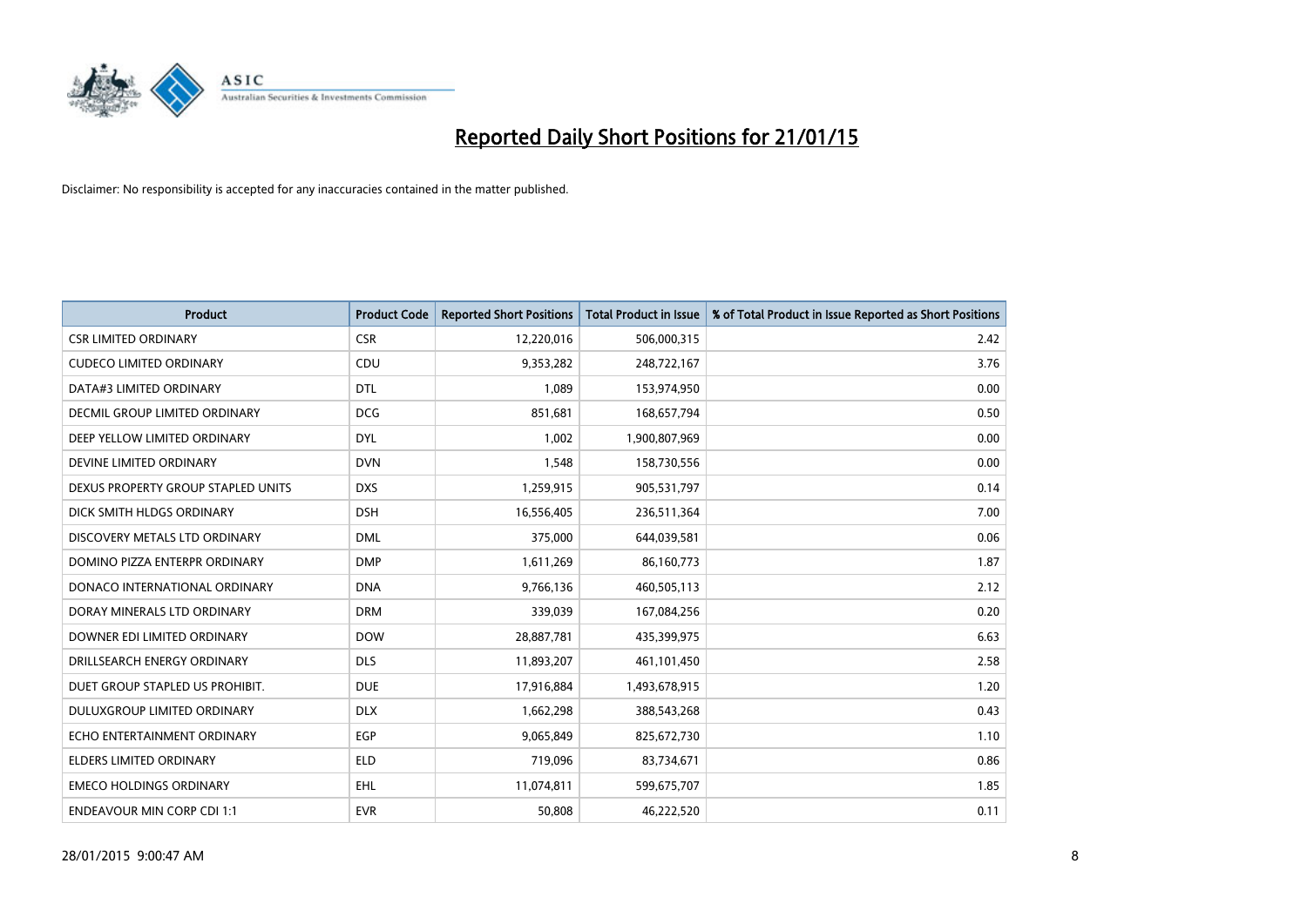

| <b>Product</b>                         | <b>Product Code</b> | <b>Reported Short Positions</b> | <b>Total Product in Issue</b> | % of Total Product in Issue Reported as Short Positions |
|----------------------------------------|---------------------|---------------------------------|-------------------------------|---------------------------------------------------------|
| <b>ENERGY RESOURCES ORDINARY 'A'</b>   | <b>ERA</b>          | 10,821,088                      | 517,725,062                   | 2.09                                                    |
| ENERGY WORLD CORPOR. ORDINARY          | <b>EWC</b>          | 48,318,351                      | 1,734,166,672                 | 2.79                                                    |
| <b>ENSOGO LIMITED ORDINARY</b>         | E88                 | 212,388                         | 426,069,834                   | 0.05                                                    |
| EQUATORIAL RES LTD ORDINARY            | EQX                 | 33                              | 124,445,353                   | 0.00                                                    |
| EQUITY TRUSTEES ORDINARY               | EQT                 | 50,010                          | 19,270,117                    | 0.26                                                    |
| ERM POWER LIMITED ORDINARY             | EPW                 | 1,073,380                       | 241,477,698                   | 0.44                                                    |
| ESTIA HEALTH LTD ORDINARY              | <b>EHE</b>          | 936,161                         | 180,885,580                   | 0.52                                                    |
| EVOLUTION MINING LTD ORDINARY          | <b>EVN</b>          | 28,119,724                      | 714,921,647                   | 3.93                                                    |
| FAIRFAX MEDIA LTD ORDINARY             | <b>FXI</b>          | 49,897,913                      | 2,351,955,725                 | 2.12                                                    |
| <b>FANTASTIC HOLDINGS ORDINARY</b>     | <b>FAN</b>          | 14,643                          | 103,257,398                   | 0.01                                                    |
| FAR LTD ORDINARY                       | <b>FAR</b>          | 11,102,606                      | 3,126,808,427                 | 0.36                                                    |
| FEDERATION CNTRES ORD/UNIT STAPLED SEC | FDC                 | 4,409,213                       | 1,427,641,565                 | 0.31                                                    |
| FINBAR GROUP LIMITED ORDINARY          | <b>FRI</b>          | 7,447                           | 228,720,815                   | 0.00                                                    |
| FISHER & PAYKEL H. ORDINARY            | <b>FPH</b>          | 726                             | 557,847,151                   | 0.00                                                    |
| FLEETWOOD CORP ORDINARY                | <b>FWD</b>          | 1,497,155                       | 61,039,412                    | 2.45                                                    |
| FLETCHER BUILDING ORDINARY             | <b>FBU</b>          | 1,953,600                       | 687,854,788                   | 0.28                                                    |
| FLEXIGROUP LIMITED ORDINARY            | FXL                 | 9,935,273                       | 304,096,060                   | 3.27                                                    |
| FLIGHT CENTRE TRAVEL ORDINARY          | <b>FLT</b>          | 6,908,913                       | 100,725,711                   | 6.86                                                    |
| FLINDERS MINES LTD ORDINARY            | <b>FMS</b>          | 165,000                         | 2,762,995,689                 | 0.01                                                    |
| FOCUS MINERALS LTD ORDINARY            | <b>FML</b>          | 4,230,015                       | 9,137,375,877                 | 0.05                                                    |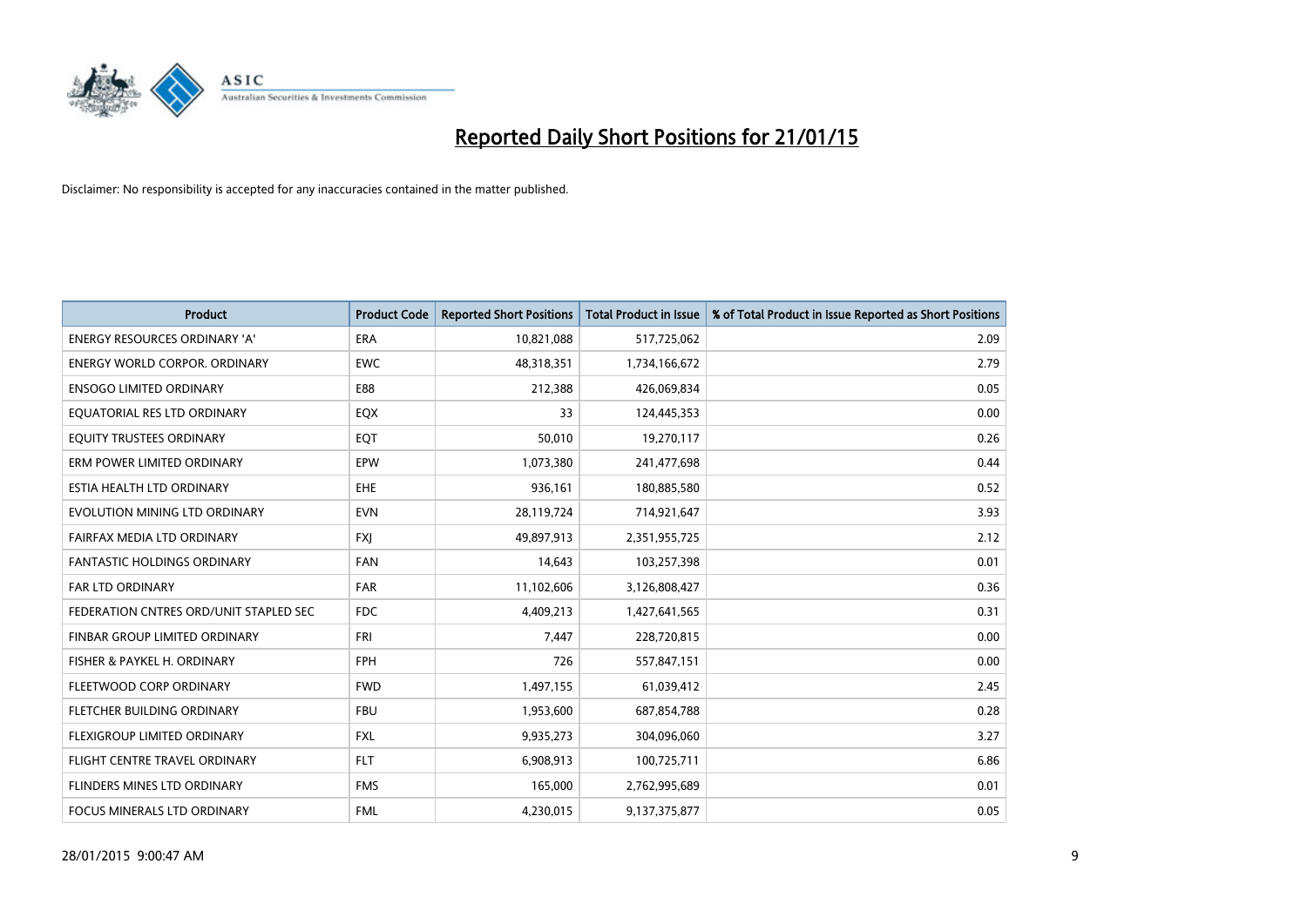

| Product                                    | <b>Product Code</b> | <b>Reported Short Positions</b> | Total Product in Issue | % of Total Product in Issue Reported as Short Positions |
|--------------------------------------------|---------------------|---------------------------------|------------------------|---------------------------------------------------------|
| <b>FOLKESTONE EDU TRUST UNITS</b>          | <b>FET</b>          | 70,111                          | 243,547,032            | 0.03                                                    |
| FONTERRA SHARE FUND ORDINARY UNITS         | <b>FSF</b>          | 109,403                         | 123,027,274            | 0.09                                                    |
| <b>FORTESCUE METALS GRP ORDINARY</b>       | <b>FMG</b>          | 291,902,416                     | 3,113,798,151          | 9.37                                                    |
| FREEDOM FOOD LTD ORDINARY                  | <b>FNP</b>          | 40,635                          | 152,689,663            | 0.03                                                    |
| <b>FUNTASTIC LIMITED ORDINARY</b>          | <b>FUN</b>          | 370,000                         | 669,869,723            | 0.06                                                    |
| <b>G.U.D. HOLDINGS ORDINARY</b>            | <b>GUD</b>          | 2,973,419                       | 70,939,492             | 4.19                                                    |
| <b>G8 EDUCATION LIMITED ORDINARY</b>       | <b>GEM</b>          | 10,000,331                      | 353,691,630            | 2.83                                                    |
| <b>GALAXY RESOURCES ORDINARY</b>           | <b>GXY</b>          | 1,371,021                       | 1,064,783,990          | 0.13                                                    |
| <b>GBST HOLDINGS., ORDINARY</b>            | GBT                 | 10,879                          | 66,561,725             | 0.02                                                    |
| <b>GDI PROPERTY GRP STAPLED SECURITIES</b> | GDI                 | 334,601                         | 567,575,025            | 0.06                                                    |
| <b>GENESIS ENERGY LTD ORDINARY</b>         | <b>GNE</b>          | 1,000                           | 1,000,000,000          | 0.00                                                    |
| <b>GENETIC TECHNOLOGIES ORDINARY</b>       | <b>GTG</b>          | 4,325,100                       | 856,860,254            | 0.50                                                    |
| <b>GENTRACK GROUP LTD ORDINARY</b>         | GTK                 | 3,000                           | 72,699,510             | 0.00                                                    |
| <b>GENWORTH MORTGAGE ORDINARY</b>          | <b>GMA</b>          | 18,460,050                      | 650,000,000            | 2.84                                                    |
| <b>GEODYNAMICS LIMITED ORDINARY</b>        | GDY                 | 819                             | 435,880,130            | 0.00                                                    |
| <b>GINDALBIE METALS LTD ORDINARY</b>       | GBG                 | 31,202,676                      | 1,495,306,811          | 2.09                                                    |
| <b>GOLD ROAD RES LTD ORDINARY</b>          | GOR                 | 2,265,993                       | 594,881,822            | 0.38                                                    |
| <b>GOODMAN FIELDER, ORDINARY</b>           | GFF                 | 4,869,103                       | 1,955,559,207          | 0.25                                                    |
| <b>GOODMAN GROUP STAPLED</b>               | <b>GMG</b>          | 15,680,880                      | 1,745,460,061          | 0.90                                                    |
| <b>GPT GROUP STAPLED SEC.</b>              | GPT                 | 2,895,095                       | 1,685,460,955          | 0.17                                                    |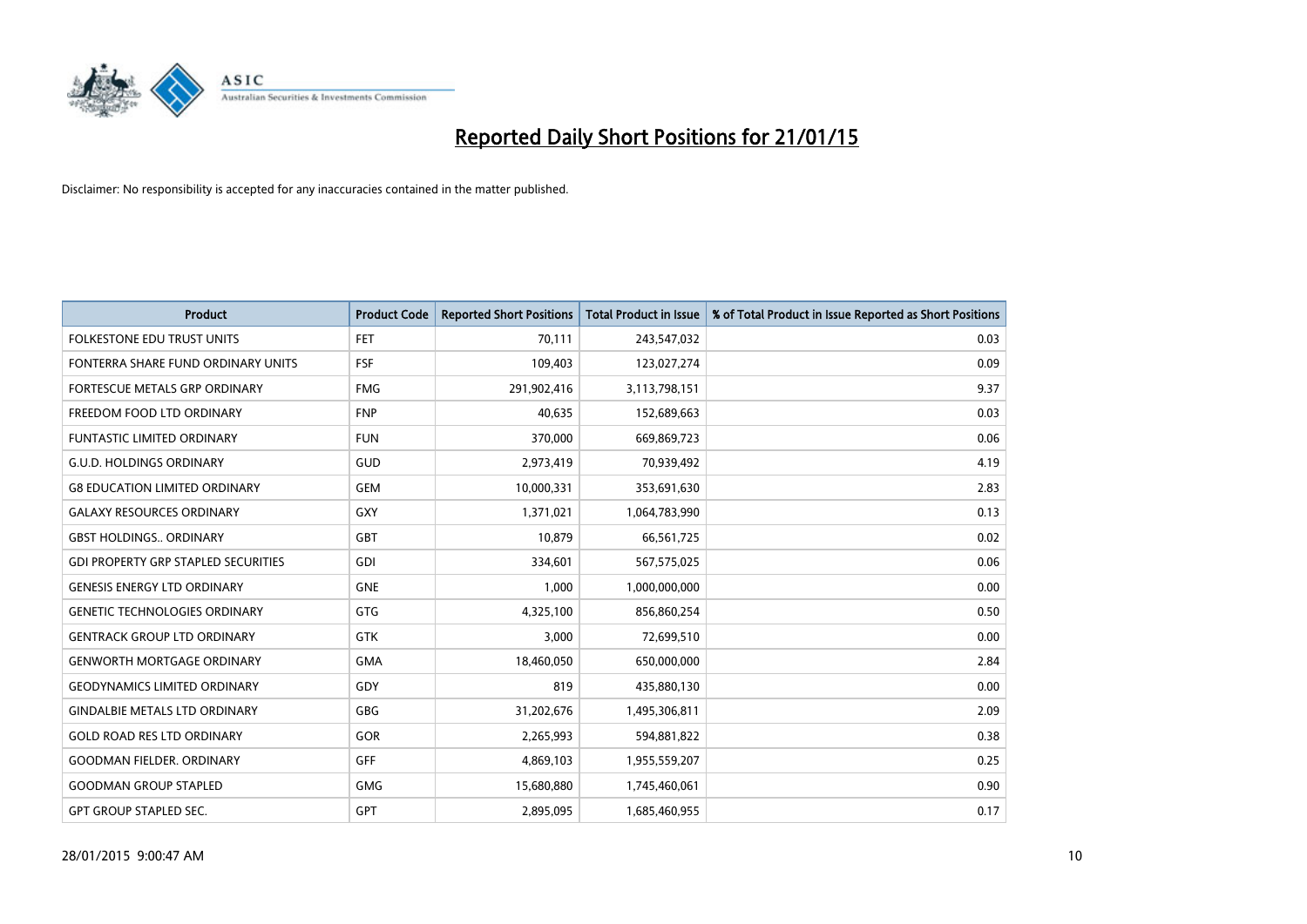

| <b>Product</b>                                   | <b>Product Code</b> | <b>Reported Short Positions</b> | <b>Total Product in Issue</b> | % of Total Product in Issue Reported as Short Positions |
|--------------------------------------------------|---------------------|---------------------------------|-------------------------------|---------------------------------------------------------|
| <b>GRAINCORP LIMITED A CLASS ORDINARY</b>        | <b>GNC</b>          | 14,659,026                      | 228,855,628                   | 6.41                                                    |
| <b>GRANGE RESOURCES. ORDINARY</b>                | <b>GRR</b>          | 11,654,316                      | 1,157,338,698                 | 1.01                                                    |
| <b>GREENCROSS LIMITED ORDINARY</b>               | <b>GXL</b>          | 2,917,061                       | 111,447,503                   | 2.62                                                    |
| <b>GREENLAND MIN EN LTD ORDINARY</b>             | GGG                 | 3,234,064                       | 669,389,552                   | 0.48                                                    |
| <b>GREENLAND MIN EN LTD RIGHTS 26-JUN-14</b>     | GGGR                | 3,842                           | 88,685,050                    | 0.00                                                    |
| <b>GROWTHPOINT PROPERTY ORD/UNIT STAPLED SEC</b> | GOZ                 | 658,141                         | 554,602,697                   | 0.12                                                    |
| <b>GRYPHON MINERALS LTD ORDINARY</b>             | GRY                 | 2,284,055                       | 401,185,424                   | 0.57                                                    |
| <b>GUILDFORD COAL LTD ORDINARY</b>               | <b>GUF</b>          | 29,999                          | 917,612,681                   | 0.00                                                    |
| <b>GWA GROUP LTD ORDINARY</b>                    | <b>GWA</b>          | 15,804,217                      | 306,533,770                   | 5.16                                                    |
| <b>HARVEY NORMAN ORDINARY</b>                    | <b>HVN</b>          | 43,244,878                      | 1,110,603,911                 | 3.89                                                    |
| HEALTHSCOPE LIMITED. ORDINARY                    | <b>HSO</b>          | 15,287,311                      | 1,732,094,838                 | 0.88                                                    |
| <b>HENDERSON GROUP CDI 1:1</b>                   | <b>HGG</b>          | 4,602,776                       | 766,858,952                   | 0.60                                                    |
| HFA HOLDINGS LIMITED ORDINARY                    | <b>HFA</b>          | 308                             | 162,147,897                   | 0.00                                                    |
| <b>HIGHLANDS PACIFIC ORDINARY</b>                | <b>HIG</b>          | 3,153                           | 918,694,336                   | 0.00                                                    |
| HILLGROVE RES LTD ORDINARY                       | <b>HGO</b>          | 133,291                         | 147,711,123                   | 0.09                                                    |
| <b>HILLS LTD ORDINARY</b>                        | <b>HIL</b>          | 1,371,562                       | 231,985,526                   | 0.59                                                    |
| HORIZON OIL LIMITED ORDINARY                     | <b>HZN</b>          | 40,150,029                      | 1,301,981,265                 | 3.08                                                    |
| <b>HOTEL PROPERTY STAPLED</b>                    | <b>HPI</b>          | 169,433                         | 146, 105, 439                 | 0.12                                                    |
| <b>ICAR ASIA LTD ORDINARY</b>                    | ICQ                 | 428,716                         | 217,769,656                   | 0.20                                                    |
| <b>ICON ENERGY LIMITED ORDINARY</b>              | ICN                 | 100,000                         | 618,717,503                   | 0.02                                                    |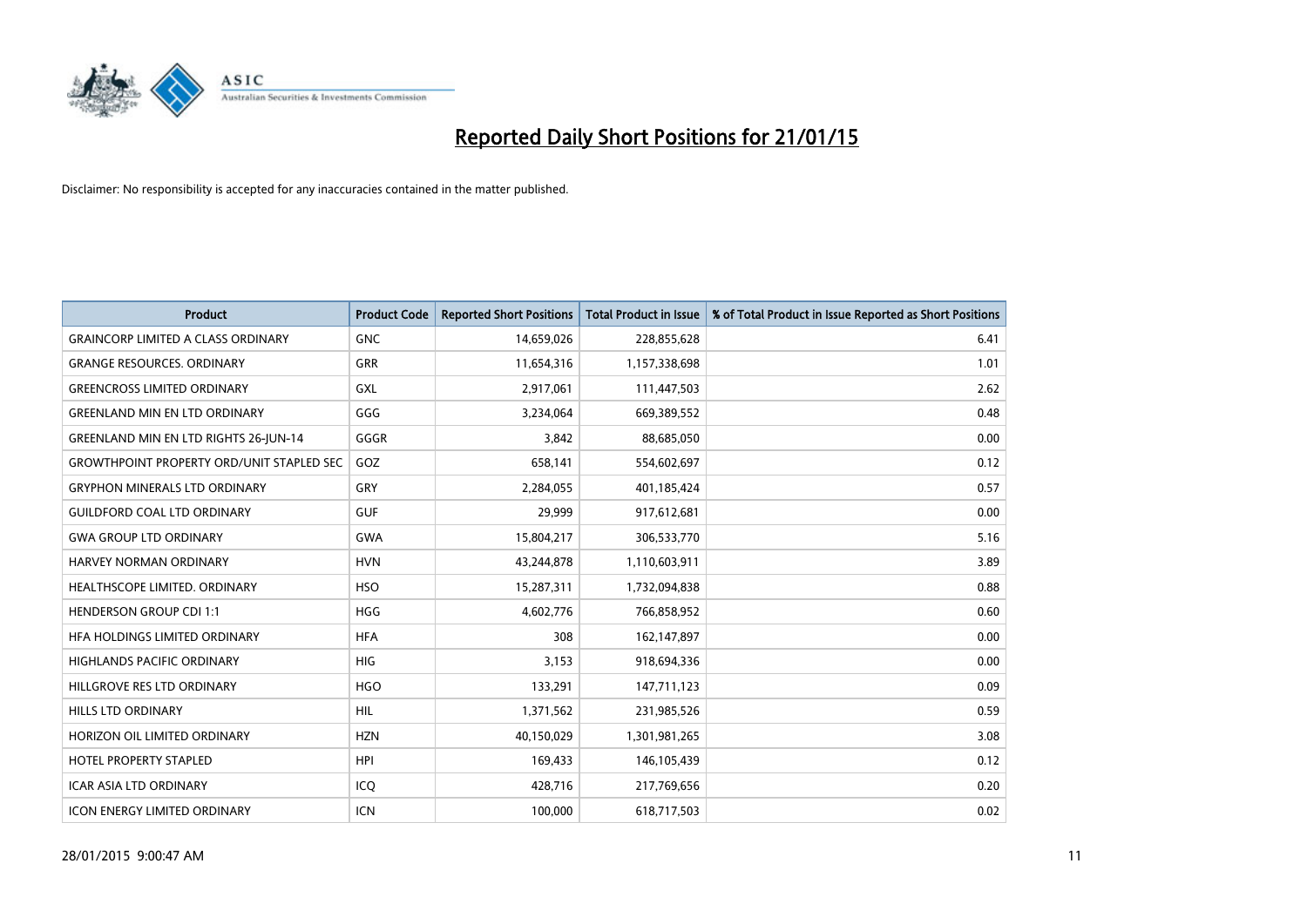

| <b>Product</b>                                | <b>Product Code</b> | <b>Reported Short Positions</b> | <b>Total Product in Issue</b> | % of Total Product in Issue Reported as Short Positions |
|-----------------------------------------------|---------------------|---------------------------------|-------------------------------|---------------------------------------------------------|
| <b>IINET LIMITED ORDINARY</b>                 | <b>IIN</b>          | 9,104,964                       | 162,163,526                   | 5.61                                                    |
| ILUKA RESOURCES ORDINARY                      | ILU                 | 20,771,745                      | 418,700,517                   | 4.96                                                    |
| <b>IMDEX LIMITED ORDINARY</b>                 | <b>IMD</b>          | 1,674,370                       | 216,203,136                   | 0.77                                                    |
| IMF BENTHAM LTD ORDINARY                      | <b>IMF</b>          | 4,526,356                       | 166,580,957                   | 2.72                                                    |
| <b>INCITEC PIVOT ORDINARY</b>                 | IPL                 | 25,565,194                      | 1,675,621,466                 | 1.53                                                    |
| INDEPENDENCE GROUP ORDINARY                   | <b>IGO</b>          | 1,837,883                       | 234,256,573                   | 0.78                                                    |
| <b>INDOPHIL RESOURCES ORDINARY</b>            | <b>IRN</b>          | 3,966,850                       | 1,203,146,194                 | 0.33                                                    |
| <b>INDUSTRIA REIT STAPLED</b>                 | <b>IDR</b>          | 434,254                         | 125,000,001                   | 0.35                                                    |
| <b>INFIGEN ENERGY STAPLED SECURITIES</b>      | <b>IFN</b>          | 3,081,844                       | 767,887,581                   | 0.40                                                    |
| <b>INFOMEDIA LTD ORDINARY</b>                 | <b>IFM</b>          | 748,889                         | 307,127,687                   | 0.24                                                    |
| INGENIA GROUP STAPLED SECURITIES              | <b>INA</b>          | 10,028,827                      | 878,851,910                   | 1.14                                                    |
| <b>INSURANCE AUSTRALIA ORDINARY</b>           | IAG                 | 11,649,787                      | 2,341,618,048                 | 0.50                                                    |
| <b>INTREPID MINES ORDINARY</b>                | <b>IAU</b>          | 618,958                         | 369,869,196                   | 0.17                                                    |
| <b>INVESTA OFFICE FUND STAPLED SECURITIES</b> | <b>IOF</b>          | 1,114,030                       | 614,047,458                   | 0.18                                                    |
| <b>INVOCARE LIMITED ORDINARY</b>              | <b>IVC</b>          | 4,176,829                       | 110,030,298                   | 3.80                                                    |
| <b>IOOF HOLDINGS LTD ORDINARY</b>             | IFL                 | 13,550,263                      | 300,133,752                   | 4.51                                                    |
| IPH LIMITED ORDINARY                          | IPH                 | 566,666                         | 157,559,499                   | 0.36                                                    |
| <b>IPROPERTY GROUP LTD ORDINARY</b>           | <b>IPP</b>          | 2,542,177                       | 186,703,204                   | 1.36                                                    |
| <b>IRESS LIMITED ORDINARY</b>                 | <b>IRE</b>          | 6,289,405                       | 159,097,319                   | 3.95                                                    |
| <b>ISELECT LTD ORDINARY</b>                   | <b>ISU</b>          | 1,545,306                       | 261,489,894                   | 0.59                                                    |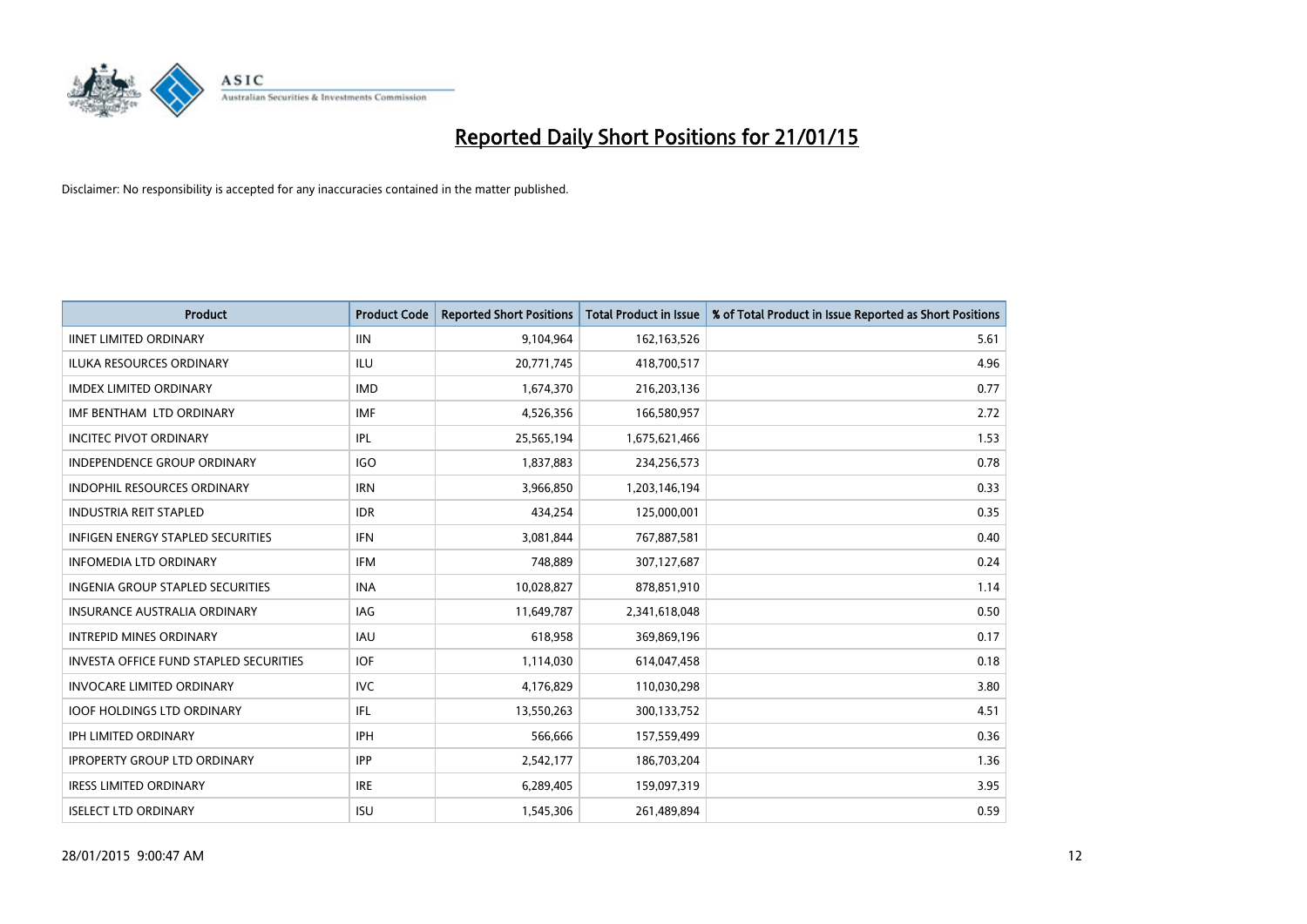

| <b>Product</b>                           | <b>Product Code</b> | <b>Reported Short Positions</b> | <b>Total Product in Issue</b> | % of Total Product in Issue Reported as Short Positions |
|------------------------------------------|---------------------|---------------------------------|-------------------------------|---------------------------------------------------------|
| <b>ISENTIA GROUP LTD ORDINARY</b>        | <b>ISD</b>          | 460,086                         | 200,000,001                   | 0.23                                                    |
| <b>ISENTRIC LTD. ORDINARY</b>            | ICU                 | 39,829                          | 77,362,962                    | 0.05                                                    |
| JAMES HARDIE INDUST CHESS DEPOSITARY INT | <b>IHX</b>          | 9,890,186                       | 445,229,454                   | 2.22                                                    |
| <b>JAPARA HEALTHCARE LT ORDINARY</b>     | <b>IHC</b>          | 15,151,641                      | 263,046,592                   | 5.76                                                    |
| <b>JB HI-FI LIMITED ORDINARY</b>         | <b>IBH</b>          | 9,586,962                       | 98,950,309                    | 9.69                                                    |
| KAROON GAS AUSTRALIA ORDINARY            | <b>KAR</b>          | 21,291,676                      | 246,608,239                   | 8.63                                                    |
| KATHMANDU HOLD LTD ORDINARY              | <b>KMD</b>          | 6,002,447                       | 201,484,583                   | 2.98                                                    |
| <b>KBL MINING LIMITED ORDINARY</b>       | <b>KBL</b>          | 1,820                           | 396,535,629                   | 0.00                                                    |
| KINGSGATE CONSOLID. ORDINARY             | <b>KCN</b>          | 20,082,836                      | 223,584,937                   | 8.98                                                    |
| KINGSROSE MINING LTD ORDINARY            | <b>KRM</b>          | 414,490                         | 358,611,493                   | 0.12                                                    |
| KOGI IRON LTD ORDINARY                   | <b>KFE</b>          | 214,562                         | 376,669,836                   | 0.06                                                    |
| LEIGHTON HOLDINGS ORDINARY               | LEI                 | 5,925,713                       | 338,503,563                   | 1.75                                                    |
| LEND LEASE GROUP UNIT/ORD STAPLED        | LLC                 | 1,811,540                       | 579,596,726                   | 0.31                                                    |
| LIFESTYLE COMMUNIT, ORDINARY             | LIC                 | 25,000                          | 101,220,131                   | 0.02                                                    |
| LIQUEFIED NATURAL ORDINARY               | LNG                 | 15,733,678                      | 462,643,201                   | 3.40                                                    |
| LOGICAMMS LIMITED ORDINARY               | <b>LCM</b>          | 16,920                          | 71,178,179                    | 0.02                                                    |
| LONESTAR RESO LTD ORDINARY               | LNR                 | 107,183                         | 752,187,211                   | 0.01                                                    |
| LYNAS CORPORATION ORDINARY               | <b>LYC</b>          | 78,440,408                      | 3,370,955,034                 | 2.33                                                    |
| <b>M2 GRP LTD ORDINARY</b>               | <b>MTU</b>          | 3,123,218                       | 181,905,060                   | 1.72                                                    |
| <b>MACA LIMITED ORDINARY</b>             | <b>MLD</b>          | 451,579                         | 232,676,373                   | 0.19                                                    |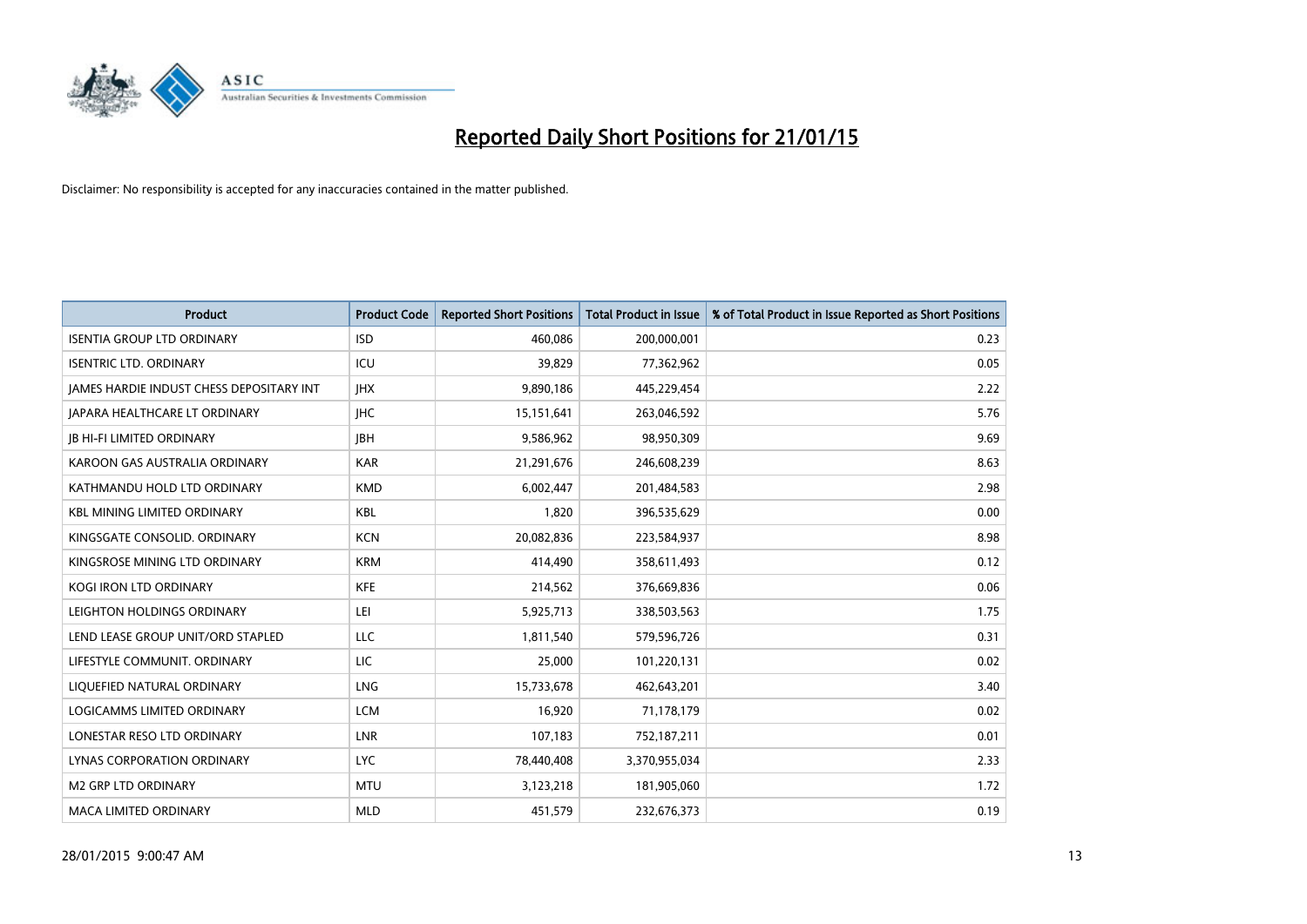

| <b>Product</b>                        | <b>Product Code</b> | <b>Reported Short Positions</b> | <b>Total Product in Issue</b> | % of Total Product in Issue Reported as Short Positions |
|---------------------------------------|---------------------|---------------------------------|-------------------------------|---------------------------------------------------------|
| <b>MACMAHON HOLDINGS ORDINARY</b>     | <b>MAH</b>          | 808,478                         | 1,261,699,966                 | 0.06                                                    |
| MACO ATLAS ROADS GRP ORDINARY STAPLED | <b>MQA</b>          | 11,877,646                      | 511,538,852                   | 2.32                                                    |
| MACQUARIE GROUP LTD ORDINARY          | <b>MOG</b>          | 325,380                         | 324,342,024                   | 0.10                                                    |
| MAGELLAN FIN GRP LTD ORDINARY         | <b>MFG</b>          | 1,672,124                       | 159,818,691                   | 1.05                                                    |
| <b>MANTRA GROUP LTD ORDINARY</b>      | <b>MTR</b>          | 4,364,362                       | 249,471,229                   | 1.75                                                    |
| <b>MATRIX C &amp; E LTD ORDINARY</b>  | <b>MCE</b>          | 2,557,100                       | 94,555,428                    | 2.70                                                    |
| <b>MAVERICK DRILLING ORDINARY</b>     | <b>MAD</b>          | 1,073,180                       | 545,000,115                   | 0.20                                                    |
| <b>MAXITRANS INDUSTRIES ORDINARY</b>  | <b>MXI</b>          | 13,125                          | 185,075,653                   | 0.01                                                    |
| MAYNE PHARMA LTD ORDINARY             | <b>MYX</b>          | 16,600,970                      | 593,301,190                   | 2.80                                                    |
| MCMILLAN SHAKESPEARE ORDINARY         | <b>MMS</b>          | 867,567                         | 77,525,801                    | 1.12                                                    |
| MCPHERSON'S LTD ORDINARY              | <b>MCP</b>          | 10,001                          | 96,684,407                    | 0.01                                                    |
| MEDIBANK PRIVATE LTD ORDINARY         | <b>MPL</b>          | 30,538,647                      | 2,754,003,240                 | 1.11                                                    |
| MEDUSA MINING LTD ORDINARY            | <b>MML</b>          | 10,672,405                      | 207,794,301                   | 5.14                                                    |
| MELBOURNE IT LIMITED ORDINARY         | <b>MLB</b>          | 1,000                           | 92,944,392                    | 0.00                                                    |
| MEO AUSTRALIA LTD ORDINARY            | <b>MEO</b>          | 411,000                         | 750,488,387                   | 0.05                                                    |
| MERIDIAN ENERGY INSTALMENT RECEIPTS   | <b>MEZCA</b>        | 200,000                         | 1,255,413,626                 | 0.02                                                    |
| MESOBLAST LIMITED ORDINARY            | <b>MSB</b>          | 21,806,419                      | 324,201,029                   | 6.73                                                    |
| METALS X LIMITED ORDINARY             | <b>MLX</b>          | 340,352                         | 416,010,939                   | 0.08                                                    |
| METCASH LIMITED ORDINARY              | <b>MTS</b>          | 112,328,080                     | 928,357,876                   | 12.10                                                   |
| METMINCO LIMITED ORDINARY             | <b>MNC</b>          | 32,000                          | 1,855,516,023                 | 0.00                                                    |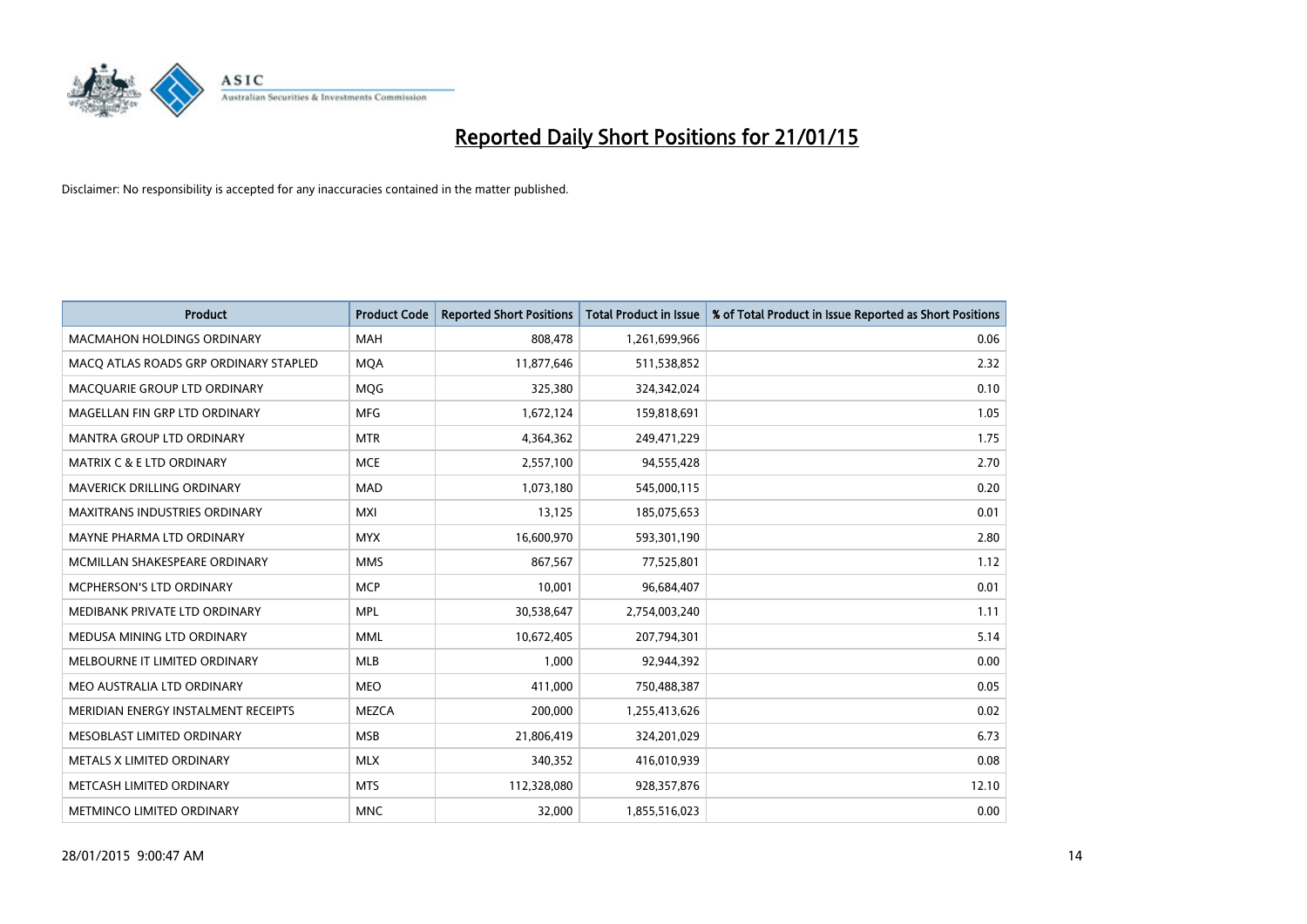

| <b>Product</b>                  | <b>Product Code</b> | <b>Reported Short Positions</b> | <b>Total Product in Issue</b> | % of Total Product in Issue Reported as Short Positions |
|---------------------------------|---------------------|---------------------------------|-------------------------------|---------------------------------------------------------|
| MIGHTY RIVER POWER ORDINARY     | <b>MYT</b>          | 1,758,966                       | 1,400,012,517                 | 0.13                                                    |
| MINCOR RESOURCES NL ORDINARY    | <b>MCR</b>          | 20,670                          | 188,208,274                   | 0.01                                                    |
| MINERAL DEPOSITS ORDINARY       | <b>MDL</b>          | 896,119                         | 103,676,341                   | 0.86                                                    |
| MINERAL RESOURCES. ORDINARY     | <b>MIN</b>          | 16,036,283                      | 187,270,274                   | 8.56                                                    |
| MINT PAYMENTS LTD ORDINARY      | <b>MNW</b>          | 27,180                          | 470,635,552                   | 0.01                                                    |
| MIRABELA NICKEL LTD ORDINARY    | <b>MBN</b>          | 2,012,293                       | 929,710,216                   | 0.22                                                    |
| MIRVAC GROUP STAPLED SECURITIES | <b>MGR</b>          | 11,823,917                      | 3,697,197,370                 | 0.32                                                    |
| MMAOFFSHOR ORDINARY             | <b>MRM</b>          | 25,078,913                      | 368,666,221                   | 6.80                                                    |
| MOLOPO ENERGY LTD ORDINARY      | <b>MPO</b>          | 30,833                          | 248,705,730                   | 0.01                                                    |
| MONADELPHOUS GROUP ORDINARY     | <b>MND</b>          | 7,033,564                       | 92,998,380                    | 7.56                                                    |
| MONASH IVF GROUP LTD ORDINARY   | <b>MVF</b>          | 723,466                         | 231,081,089                   | 0.31                                                    |
| MORTGAGE CHOICE LTD ORDINARY    | <b>MOC</b>          | 34,035                          | 124,216,248                   | 0.03                                                    |
| MOUNT GIBSON IRON ORDINARY      | <b>MGX</b>          | 73,403,165                      | 1,090,805,085                 | 6.73                                                    |
| MULTIPLEX SITES SITES           | <b>MXUPA</b>        | 2,133                           | 4,500,000                     | 0.05                                                    |
| MYER HOLDINGS LTD ORDINARY      | <b>MYR</b>          | 104,098,497                     | 585,689,551                   | 17.77                                                   |
| <b>MYSTATE LIMITED ORDINARY</b> | <b>MYS</b>          | 4,026                           | 87,283,417                    | 0.00                                                    |
| NANOSONICS LIMITED ORDINARY     | <b>NAN</b>          | 2,519,726                       | 264,362,826                   | 0.95                                                    |
| NATIONAL AUST. BANK ORDINARY    | <b>NAB</b>          | 16,004,915                      | 2,419,353,823                 | 0.66                                                    |
| NATIONAL STORAGE STAPLED        | <b>NSR</b>          | 1,170,427                       | 295,631,660                   | 0.40                                                    |
| NAVITAS LIMITED ORDINARY        | <b>NVT</b>          | 3,734,007                       | 376,037,813                   | 0.99                                                    |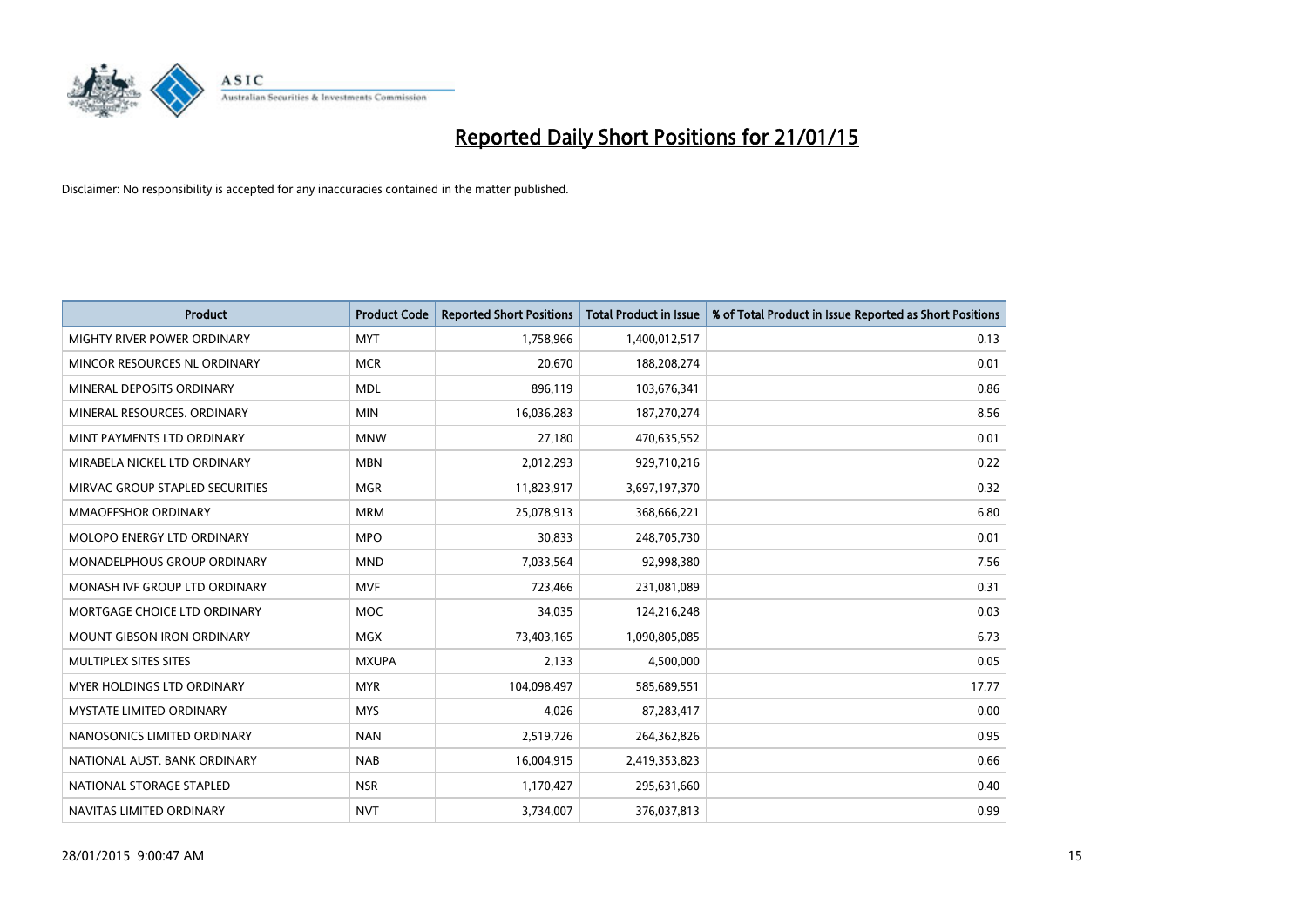

| <b>Product</b>                         | <b>Product Code</b> | <b>Reported Short Positions</b> | <b>Total Product in Issue</b> | % of Total Product in Issue Reported as Short Positions |
|----------------------------------------|---------------------|---------------------------------|-------------------------------|---------------------------------------------------------|
| NEARMAP LTD ORDINARY                   | <b>NEA</b>          | 2,170,718                       | 348,196,101                   | 0.62                                                    |
| NEOMETALS LTD ORDINARY                 | <b>NMT</b>          | 1,015                           | 499,453,895                   | 0.00                                                    |
| NEON ENERGY LIMITED ORDINARY           | <b>NEN</b>          | 13,245                          | 553,037,848                   | 0.00                                                    |
| NEW HOPE CORPORATION ORDINARY          | <b>NHC</b>          | 1,288,358                       | 830,999,449                   | 0.16                                                    |
| NEWCREST MINING ORDINARY               | <b>NCM</b>          | 7,093,703                       | 766,510,971                   | 0.93                                                    |
| NEWS CORP A NON-VOTING CDI             | <b>NWSLV</b>        | 34,918                          | 2,617,304                     | 1.33                                                    |
| NEWS CORP B VOTING CDI                 | <b>NWS</b>          | 2,210,985                       | 38,302,911                    | 5.77                                                    |
| NEWSAT LIMITED ORDINARY                | <b>NWT</b>          | 6,422,220                       | 643,574,841                   | 1.00                                                    |
| NEXTDC LIMITED ORDINARY                | <b>NXT</b>          | 18,077,719                      | 193,154,486                   | 9.36                                                    |
| NEXUS ENERGY LIMITED ORDINARY          | <b>NXS</b>          | 58,176                          | 1,330,219,459                 | 0.00                                                    |
| NIB HOLDINGS LIMITED ORDINARY          | <b>NHF</b>          | 160,741                         | 439,004,182                   | 0.04                                                    |
| NINE ENTERTAINMENT ORDINARY            | <b>NEC</b>          | 19,377,331                      | 940,295,023                   | 2.06                                                    |
| NOBLE MINERAL RES ORDINARY             | <b>NMG</b>          | 2,365,726                       | 666,397,952                   | 0.36                                                    |
| NORTHERN IRON LTD ORDINARY             | <b>NFE</b>          | 11,392                          | 484,405,314                   | 0.00                                                    |
| NORTHERN STAR ORDINARY                 | <b>NST</b>          | 15,043,945                      | 592,256,718                   | 2.54                                                    |
| NOVION PROPERTY GRP STAPLED SECURITIES | <b>NVN</b>          | 23,460,342                      | 3,050,627,717                 | 0.77                                                    |
| NRW HOLDINGS LIMITED ORDINARY          | <b>NWH</b>          | 15,489,809                      | 278,888,011                   | 5.55                                                    |
| NUFARM LIMITED ORDINARY                | <b>NUF</b>          | 9,286,988                       | 264,948,132                   | 3.51                                                    |
| NUPLEX INDUSTRIES ORDINARY             | <b>NPX</b>          | 1,000                           | 198,125,827                   | 0.00                                                    |
| OCEANAGOLD CORP. CHESS DEPOSITARY INT  | <b>OGC</b>          | 455,956                         | 301,520,186                   | 0.15                                                    |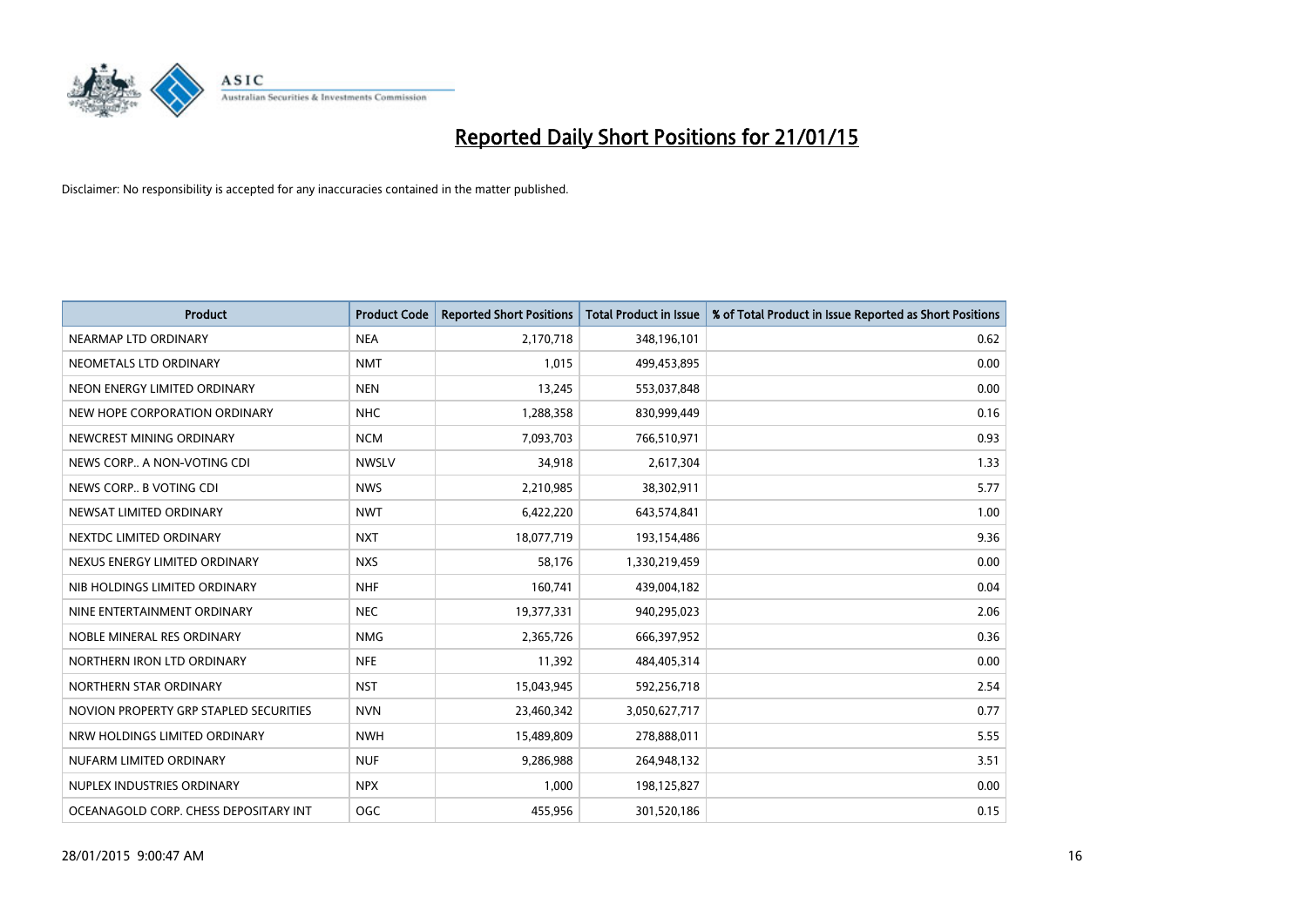

| <b>Product</b>                | <b>Product Code</b> | <b>Reported Short Positions</b> | <b>Total Product in Issue</b> | % of Total Product in Issue Reported as Short Positions |
|-------------------------------|---------------------|---------------------------------|-------------------------------|---------------------------------------------------------|
| OIL SEARCH LTD ORDINARY       | OSH                 | 22,854,840                      | 1,522,692,587                 | 1.50                                                    |
| OM HOLDINGS LIMITED ORDINARY  | OMH                 | 58,082                          | 733,423,337                   | 0.01                                                    |
| OOH!MEDIA LIMITED ORDINARY    | <b>OML</b>          | 617,955                         | 149,882,534                   | 0.41                                                    |
| ORICA LIMITED ORDINARY        | ORI                 | 24,414,394                      | 372,743,291                   | 6.55                                                    |
| ORIGIN ENERGY ORDINARY        | <b>ORG</b>          | 11,591,501                      | 1,106,310,149                 | 1.05                                                    |
| OROCOBRE LIMITED ORDINARY     | ORE                 | 3,103,251                       | 132,041,911                   | 2.35                                                    |
| ORORA LIMITED ORDINARY        | <b>ORA</b>          | 2,259,658                       | 1,206,684,923                 | 0.19                                                    |
| OROTONGROUP LIMITED ORDINARY  | ORL                 | 85,322                          | 40,880,902                    | 0.21                                                    |
| OZ MINERALS ORDINARY          | OZL                 | 5,616,074                       | 303,470,022                   | 1.85                                                    |
| OZFOREX GROUP LTD ORDINARY    | <b>OFX</b>          | 8,071,845                       | 240,000,000                   | 3.36                                                    |
| PACIFIC BRANDS ORDINARY       | <b>PBG</b>          | 85,963,616                      | 917,226,291                   | 9.37                                                    |
| PACT GROUP HLDGS LTD ORDINARY | <b>PGH</b>          | 1,868,023                       | 294,145,019                   | 0.64                                                    |
| PALADIN ENERGY LTD ORDINARY   | <b>PDN</b>          | 78,525,368                      | 1,666,927,668                 | 4.71                                                    |
| PANAUST LIMITED ORDINARY      | <b>PNA</b>          | 3,154,108                       | 637,071,326                   | 0.50                                                    |
| PANORAMIC RESOURCES ORDINARY  | PAN                 | 1,079,738                       | 322,275,824                   | 0.34                                                    |
| PANTERRA GOLD LTD ORDINARY    | PGI                 |                                 | 847,615,609                   | 0.00                                                    |
| PAPERLINX LIMITED ORDINARY    | <b>PPX</b>          | 57,743                          | 665,181,261                   | 0.01                                                    |
| PATTIES FOODS LTD ORDINARY    | PFL                 | 8,860                           | 139,234,153                   | 0.01                                                    |
| PEET LIMITED ORDINARY         | <b>PPC</b>          | 40,111                          | 484,853,684                   | 0.01                                                    |
| PERPETUAL EQUITY LTD ORDINARY | PIC                 | 7,423                           | 250,636,278                   | 0.00                                                    |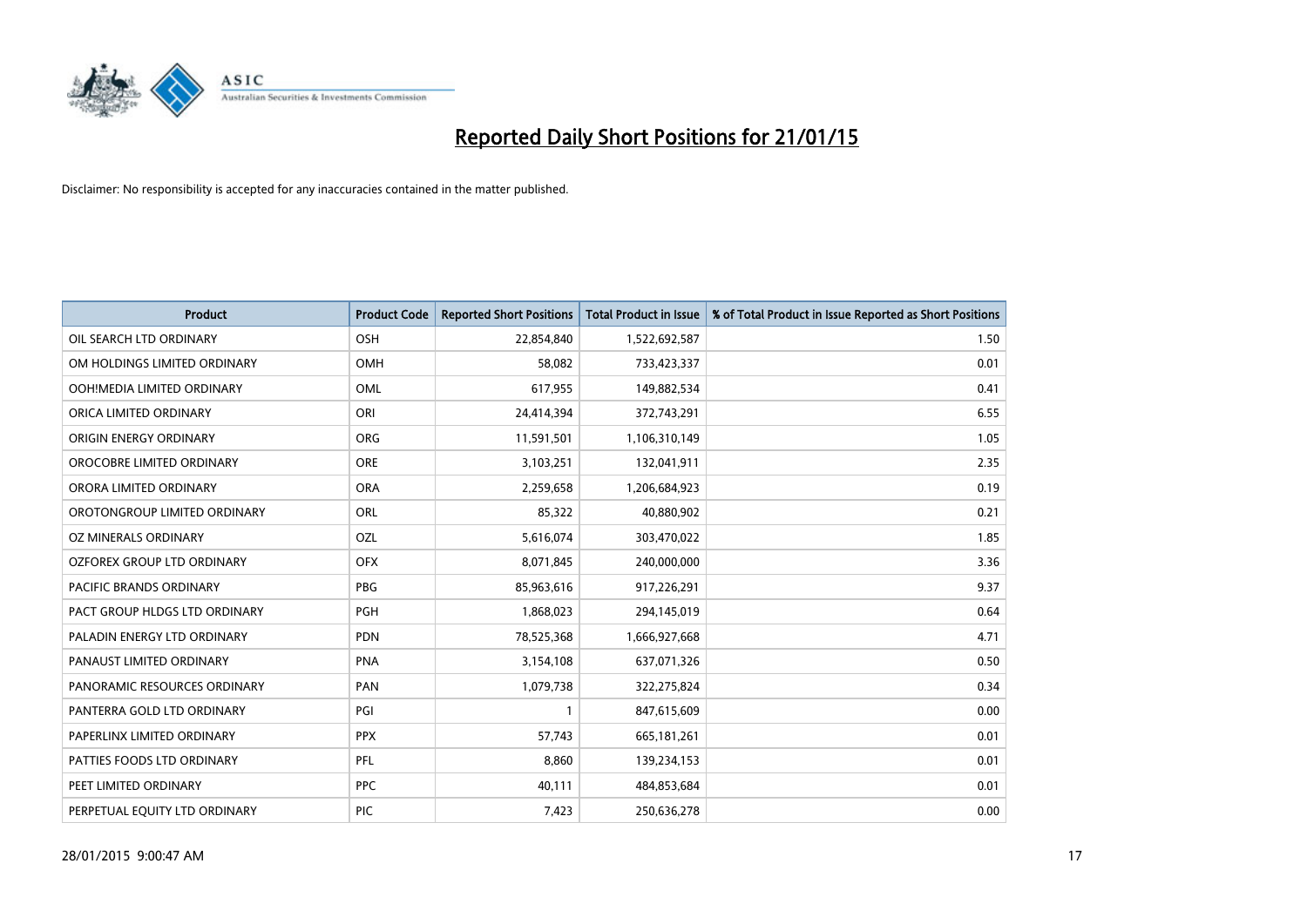

| <b>Product</b>                    | <b>Product Code</b> | <b>Reported Short Positions</b> | Total Product in Issue | % of Total Product in Issue Reported as Short Positions |
|-----------------------------------|---------------------|---------------------------------|------------------------|---------------------------------------------------------|
| PERPETUAL LIMITED ORDINARY        | <b>PPT</b>          | 1,215,906                       | 46,574,426             | 2.61                                                    |
| PERSEUS MINING LTD ORDINARY       | PRU                 | 19,293,646                      | 526,656,401            | 3.66                                                    |
| PHARMAXIS LTD ORDINARY            | <b>PXS</b>          | 8,777                           | 310,621,349            | 0.00                                                    |
| PHOSPHAGENICS LTD. ORDINARY       | POH                 | 250,000                         | 1,261,965,957          | 0.02                                                    |
| PLATINUM ASSET ORDINARY           | <b>PTM</b>          | 1,890,939                       | 581,895,380            | 0.32                                                    |
| PLATINUM AUSTRALIA ORDINARY       | <b>PLA</b>          | 836,127                         | 504,968,043            | 0.17                                                    |
| PLATINUM CAPITAL LTD ORDINARY     | <b>PMC</b>          | 27,470                          | 232,190,254            | 0.01                                                    |
| PM CAPITAL FUND ORDINARY          | PGF                 | 114,650                         | 174,693,926            | 0.07                                                    |
| PMP LIMITED ORDINARY              | <b>PMP</b>          | 27,581                          | 323,781,124            | 0.01                                                    |
| POSEIDON NICK LTD ORDINARY        | <b>POS</b>          | 1,903,830                       | 683,588,322            | 0.28                                                    |
| PRANA BIOTECHNOLOGY ORDINARY      | PBT                 | 2,526,332                       | 488,936,960            | 0.52                                                    |
| PREMIER INVESTMENTS ORDINARY      | <b>PMV</b>          | 996,110                         | 155,900,075            | 0.64                                                    |
| PRIMARY HEALTH CARE ORDINARY      | <b>PRY</b>          | 36,323,033                      | 512,130,550            | 7.09                                                    |
| PRIME MEDIA GRP LTD ORDINARY      | <b>PRT</b>          | 990.547                         | 366,330,303            | 0.27                                                    |
| PROGRAMMED ORDINARY               | <b>PRG</b>          | 251,049                         | 118,651,911            | 0.21                                                    |
| PROMESA LIMITED ORDINARY          | <b>PRA</b>          | 1,848,713                       | 384,412,465            | 0.48                                                    |
| PURA VIDA ENERGY NL ORDINARY      | <b>PVD</b>          | 232,517                         | 131,730,698            | 0.18                                                    |
| <b>QANTAS AIRWAYS ORDINARY</b>    | QAN                 | 1,908,389                       | 2,196,330,250          | 0.09                                                    |
| OBE INSURANCE GROUP ORDINARY      | <b>OBE</b>          | 17,076,949                      | 1,364,945,301          | 1.25                                                    |
| <b>OUBE HOLDINGS LTD ORDINARY</b> | <b>QUB</b>          | 2,951,966                       | 1,054,428,076          | 0.28                                                    |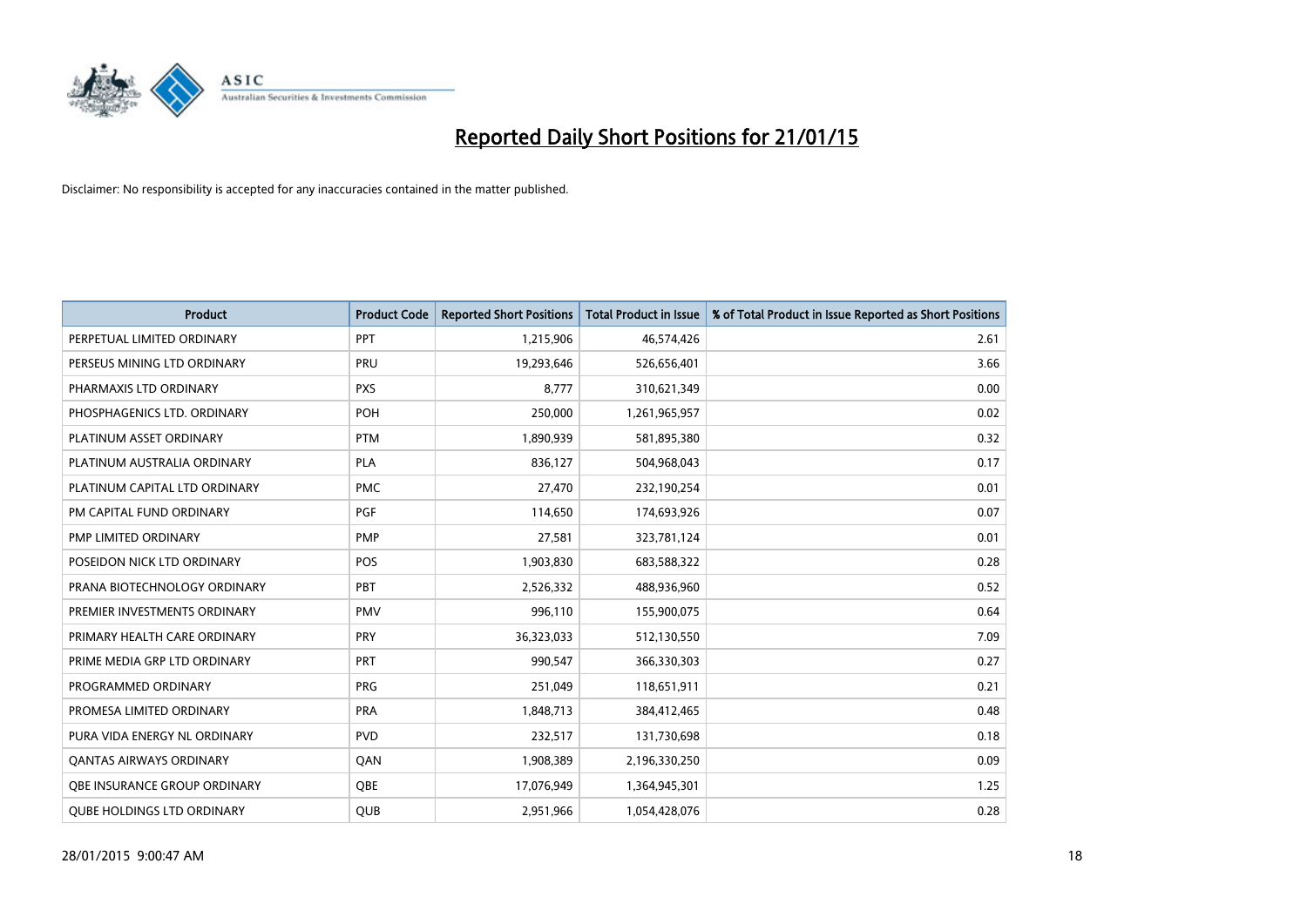

| <b>Product</b>                      | <b>Product Code</b> | <b>Reported Short Positions</b> | <b>Total Product in Issue</b> | % of Total Product in Issue Reported as Short Positions |
|-------------------------------------|---------------------|---------------------------------|-------------------------------|---------------------------------------------------------|
| RAMSAY HEALTH CARE ORDINARY         | <b>RHC</b>          | 514,203                         | 202,081,252                   | 0.25                                                    |
| RCG CORPORATION LTD ORDINARY        | <b>RCG</b>          | 292,391                         | 268,358,625                   | 0.11                                                    |
| <b>RCR TOMLINSON ORDINARY</b>       | <b>RCR</b>          | 917,650                         | 139,000,806                   | 0.66                                                    |
| <b>REA GROUP ORDINARY</b>           | <b>REA</b>          | 2,345,008                       | 131,714,699                   | 1.78                                                    |
| RECALL HOLDINGS LTD ORDINARY        | <b>REC</b>          | 692,274                         | 313,674,711                   | 0.22                                                    |
| <b>RECKON LIMITED ORDINARY</b>      | <b>RKN</b>          | 1,464,680                       | 112,084,762                   | 1.31                                                    |
| RED 5 LIMITED ORDINARY              | <b>RED</b>          | 174,740                         | 759,451,008                   | 0.02                                                    |
| RED FORK ENERGY ORDINARY            | <b>RFE</b>          | 112,160                         | 501,051,719                   | 0.02                                                    |
| REDBANK ENERGY LTD ORDINARY         | AEJ                 | 13                              | 786,287                       | 0.00                                                    |
| REGIONAL EXPRESS ORDINARY           | <b>REX</b>          | 41,575                          | 110,154,375                   | 0.04                                                    |
| REGIS HEALTHCARE LTD ORDINARY       | <b>REG</b>          | 1,014,600                       | 300, 345, 797                 | 0.34                                                    |
| <b>REGIS RESOURCES ORDINARY</b>     | <b>RRL</b>          | 40,580,693                      | 499,781,595                   | 8.12                                                    |
| RESMED INC CDI 10:1                 | <b>RMD</b>          | 20,235,363                      | 1,397,522,030                 | 1.45                                                    |
| <b>RESOLUTE MINING ORDINARY</b>     | <b>RSG</b>          | 3,542,474                       | 641,189,223                   | 0.55                                                    |
| <b>RESOURCE GENERATION ORDINARY</b> | <b>RES</b>          | 1,220                           | 581,380,338                   | 0.00                                                    |
| RETAIL FOOD GROUP ORDINARY          | <b>RFG</b>          | 4,623,276                       | 159,386,728                   | 2.90                                                    |
| REX MINERALS LIMITED ORDINARY       | <b>RXM</b>          | 851,602                         | 220,519,784                   | 0.39                                                    |
| RIO TINTO LIMITED ORDINARY          | <b>RIO</b>          | 4,417,795                       | 435,758,720                   | 1.01                                                    |
| ROC OIL COMPANY ORDINARY            | <b>ROC</b>          | 338,957                         | 687,618,400                   | 0.05                                                    |
| ROX RESOURCES ORDINARY              | <b>RXL</b>          | 5,523,255                       | 849,673,095                   | 0.65                                                    |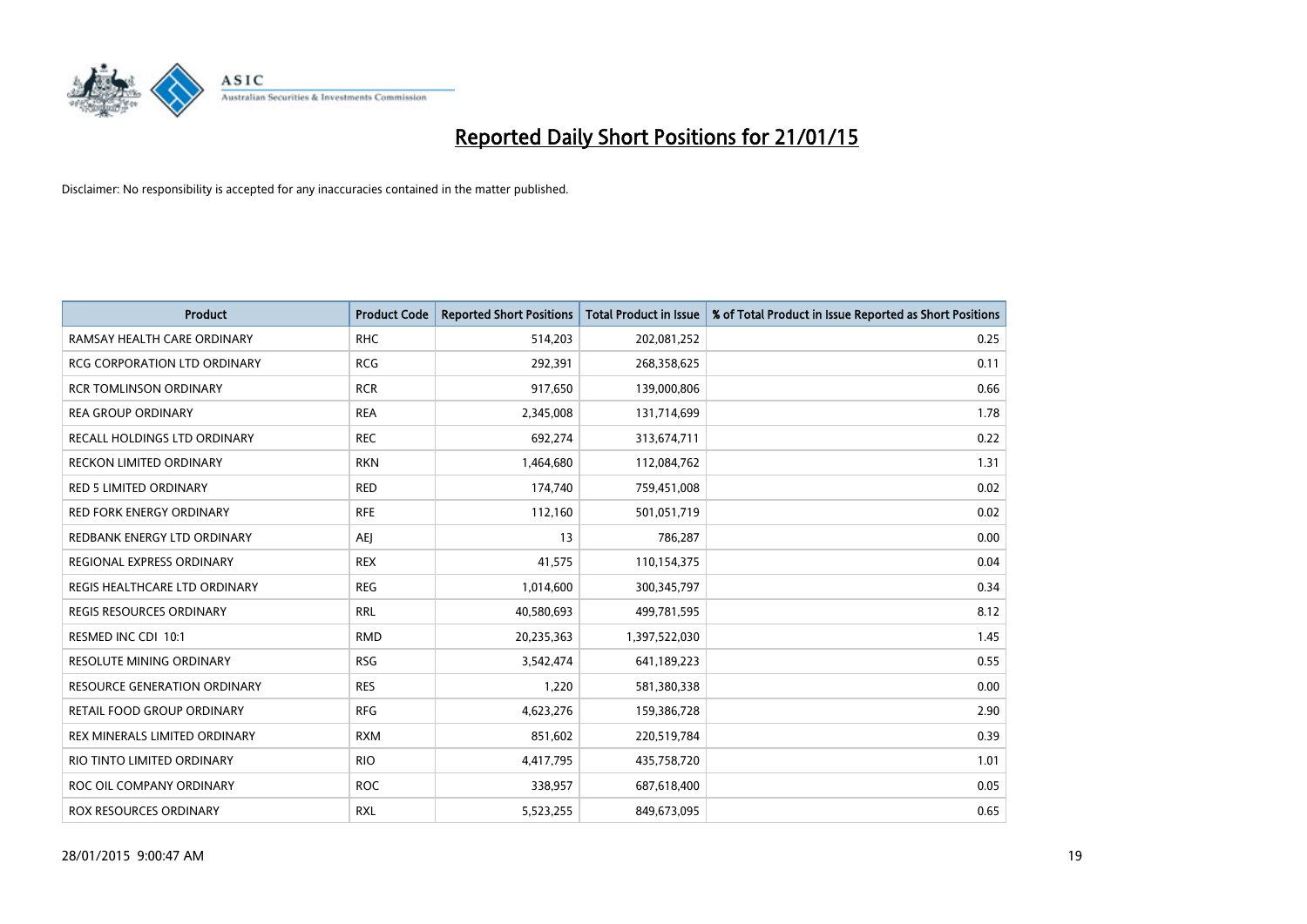

| <b>Product</b>                        | <b>Product Code</b> | <b>Reported Short Positions</b> | <b>Total Product in Issue</b> | % of Total Product in Issue Reported as Short Positions |
|---------------------------------------|---------------------|---------------------------------|-------------------------------|---------------------------------------------------------|
| ROYAL WOLF HOLDINGS ORDINARY          | <b>RWH</b>          | 191,790                         | 100,387,052                   | 0.19                                                    |
| SAI GLOBAL LIMITED ORDINARY           | SAI                 | 721,296                         | 211,761,727                   | 0.34                                                    |
| SALMAT LIMITED ORDINARY               | <b>SLM</b>          | 101,231                         | 159,812,799                   | 0.06                                                    |
| SANDFIRE RESOURCES ORDINARY           | <b>SFR</b>          | 3,263,493                       | 155,950,968                   | 2.09                                                    |
| SANTOS LTD ORDINARY                   | <b>STO</b>          | 15,558,348                      | 982,307,550                   | 1.58                                                    |
| SARACEN MINERAL ORDINARY              | <b>SAR</b>          | 2,563,221                       | 792,784,738                   | 0.32                                                    |
| SCA PROPERTY GROUP STAPLED SECURITIES | <b>SCP</b>          | 23,559,107                      | 648,628,320                   | 3.63                                                    |
| <b>SCENTRE GRP STAPLED</b>            | <b>SCG</b>          | 18,488,809                      | 5,324,296,678                 | 0.35                                                    |
| SEDGMAN LIMITED ORDINARY              | <b>SDM</b>          | 1,128,550                       | 227,059,277                   | 0.50                                                    |
| SEEK LIMITED ORDINARY                 | <b>SEK</b>          | 9,274,639                       | 342,622,917                   | 2.71                                                    |
| SELECT HARVESTS ORDINARY              | SHV                 | 1,154,596                       | 70,940,874                    | 1.63                                                    |
| SENEX ENERGY LIMITED ORDINARY         | <b>SXY</b>          | 95,465,078                      | 1,149,657,377                 | 8.30                                                    |
| SERVICE STREAM ORDINARY               | <b>SSM</b>          | 30                              | 386,389,873                   | 0.00                                                    |
| SEVEN GROUP HOLDINGS ORDINARY         | <b>SVW</b>          | 9,352,662                       | 296,260,281                   | 3.16                                                    |
| SEVEN WEST MEDIA LTD ORDINARY         | SWM                 | 11,029,966                      | 999,160,872                   | 1.10                                                    |
| SEYMOUR WHYTE LTD ORDINARY            | SWL                 | 56,184                          | 87,647,595                    | 0.06                                                    |
| SG FLEET GROUP LTD ORDINARY           | SGF                 | 508,968                         | 242,691,826                   | 0.21                                                    |
| SHINE CORPORATE ORDINARY              | SHJ                 | 59.345                          | 172,400,081                   | 0.03                                                    |
| SIGMA PHARMACEUTICAL ORDINARY         | <b>SIP</b>          | 21,675,926                      | 1,108,086,575                 | 1.96                                                    |
| SILEX SYSTEMS ORDINARY                | <b>SLX</b>          | 7,106,061                       | 170,467,339                   | 4.17                                                    |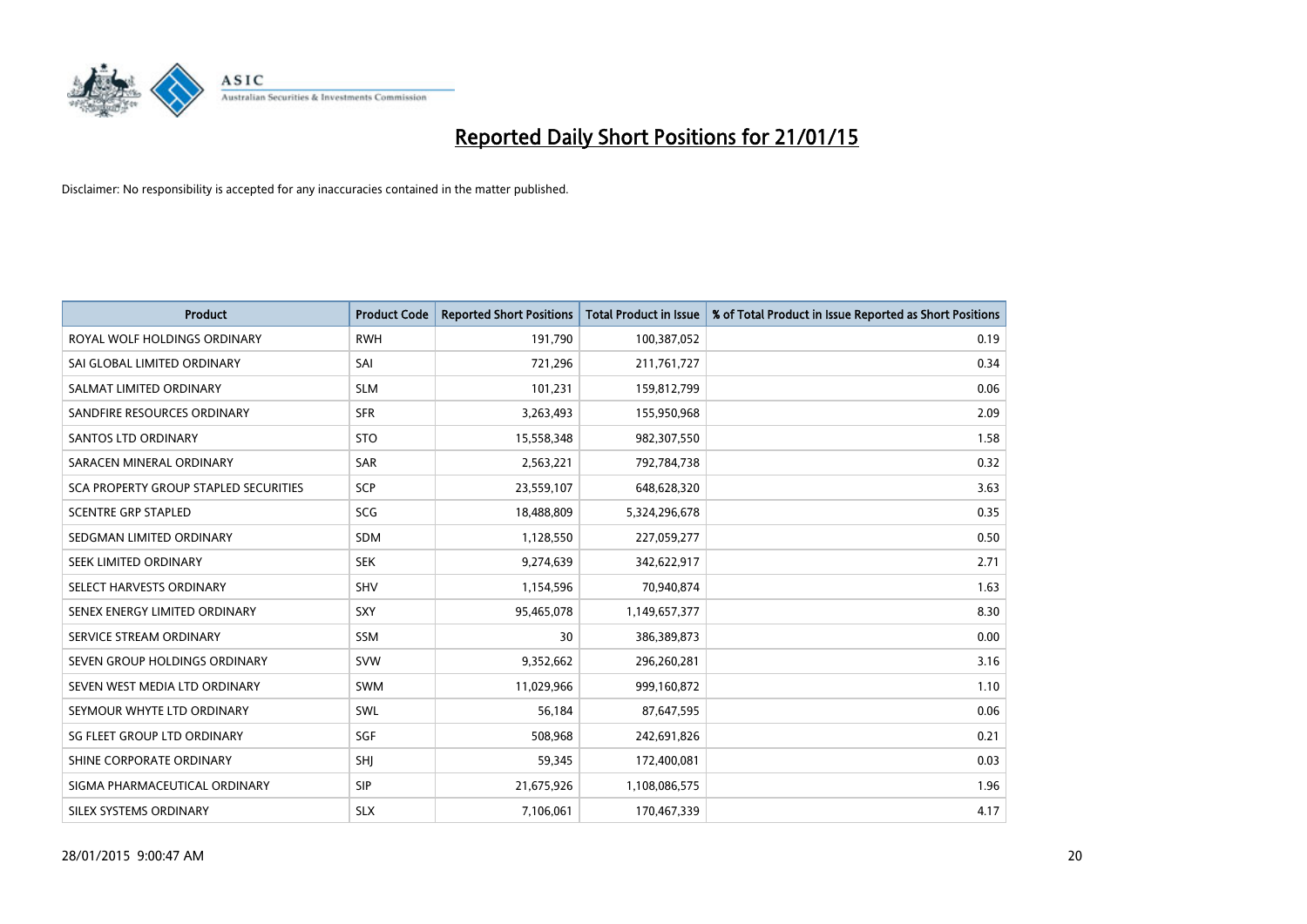

| <b>Product</b>                           | <b>Product Code</b> | <b>Reported Short Positions</b> | <b>Total Product in Issue</b> | % of Total Product in Issue Reported as Short Positions |
|------------------------------------------|---------------------|---------------------------------|-------------------------------|---------------------------------------------------------|
| SILVER CHEF LIMITED ORDINARY             | SIV                 | 10,767                          | 29,640,865                    | 0.04                                                    |
| SILVER LAKE RESOURCE ORDINARY            | <b>SLR</b>          | 19,860,780                      | 503,233,971                   | 3.95                                                    |
| SIMONDS GRP LTD ORDINARY                 | <b>SIO</b>          | 656,557                         | 151,412,268                   | 0.43                                                    |
| SIMS METAL MGMT LTD ORDINARY             | SGM                 | 17,283,096                      | 204,691,883                   | 8.44                                                    |
| SINGAPORE TELECOMM. CHESS DEPOSITARY INT | SGT                 | 2,395,058                       | 123,654,879                   | 1.94                                                    |
| SINO GAS ENERGY ORDINARY                 | SEH                 | 11,909,856                      | 1,544,247,358                 | 0.77                                                    |
| SIRIUS RESOURCES NL ORDINARY             | <b>SIR</b>          | 16,539,231                      | 341,438,269                   | 4.84                                                    |
| SIRTEX MEDICAL ORDINARY                  | <b>SRX</b>          | 169,589                         | 56,530,231                    | 0.30                                                    |
| SKILLED GROUP LTD ORDINARY               | <b>SKE</b>          | 4,100,291                       | 235,753,791                   | 1.74                                                    |
| <b>SKY NETWORK ORDINARY</b>              | <b>SKT</b>          | 11,360,645                      | 389,139,785                   | 2.92                                                    |
| SKYCITY ENT GRP LTD ORDINARY             | <b>SKC</b>          | 9,081,272                       | 587,472,741                   | 1.55                                                    |
| <b>SLATER &amp; GORDON ORDINARY</b>      | SGH                 | 5,452,669                       | 208,695,621                   | 2.61                                                    |
| SMS MANAGEMENT, ORDINARY                 | SMX                 | 1,590,480                       | 69,318,017                    | 2.29                                                    |
| SONIC HEALTHCARE ORDINARY                | SHL                 | 2,820,894                       | 401,401,556                   | 0.70                                                    |
| SOUL PATTINSON (W.H) ORDINARY            | SOL                 | 19,818                          | 239,395,320                   | 0.01                                                    |
| SPARK INFRASTRUCTURE STAPLED US PROHIBT. | SKI                 | 26,483,166                      | 1,466,360,128                 | 1.81                                                    |
| SPARK NEW ZEALAND ORDINARY               | <b>SPK</b>          | 9,777,384                       | 1,834,775,347                 | 0.53                                                    |
| SPDR 200 FUND ETF UNITS                  | <b>STW</b>          | 23,709                          | 48,246,865                    | 0.05                                                    |
| SPECIALTY FASHION ORDINARY               | <b>SFH</b>          | 53,726                          | 192,236,121                   | 0.03                                                    |
| SPOTLESS GRP HLD LTD ORDINARY            | <b>SPO</b>          | 33,382,383                      | 1,098,290,178                 | 3.04                                                    |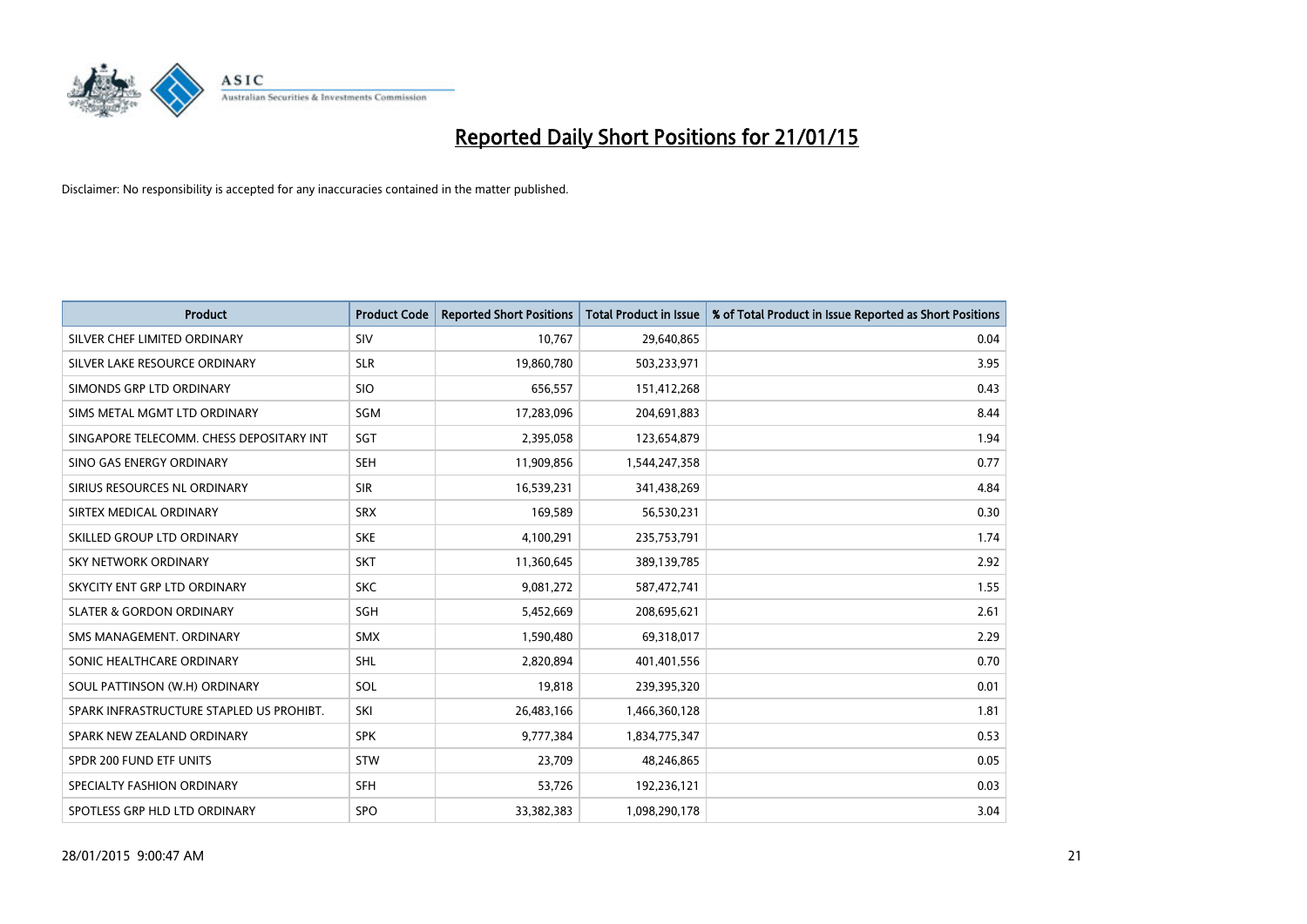

| <b>Product</b>                     | <b>Product Code</b> | <b>Reported Short Positions</b> | <b>Total Product in Issue</b> | % of Total Product in Issue Reported as Short Positions |
|------------------------------------|---------------------|---------------------------------|-------------------------------|---------------------------------------------------------|
| ST BARBARA LIMITED ORDINARY        | <b>SBM</b>          | 6,875,120                       | 495,102,525                   | 1.39                                                    |
| STARPHARMA HOLDINGS ORDINARY       | <b>SPL</b>          | 9,366,053                       | 319,080,325                   | 2.94                                                    |
| STEADFAST GROUP LTD ORDINARY       | <b>SDF</b>          | 18,682,439                      | 503,352,992                   | 3.71                                                    |
| STHN CROSS MEDIA ORDINARY          | <b>SXL</b>          | 38,639,171                      | 732,319,622                   | 5.28                                                    |
| STOCKLAND UNITS/ORD STAPLED        | SGP                 | 6,267,195                       | 2,348,746,744                 | 0.27                                                    |
| STRAITS RES LTD. ORDINARY          | SRQ                 | 20,212                          | 1,217,730,293                 | 0.00                                                    |
| <b>STW COMMUNICATIONS ORDINARY</b> | SGN                 | 7,736,449                       | 409,699,000                   | 1.89                                                    |
| SUNCORP GROUP LTD ORDINARY         | <b>SUN</b>          | 6,982,819                       | 1,286,600,980                 | 0.54                                                    |
| SUNDANCE ENERGY ORDINARY           | <b>SEA</b>          | 6,768,629                       | 549,295,839                   | 1.23                                                    |
| SUNDANCE RESOURCES ORDINARY        | <b>SDL</b>          | 79,090,096                      | 3,089,651,736                 | 2.56                                                    |
| SUNLAND GROUP LTD ORDINARY         | <b>SDG</b>          | 126,373                         | 181,710,087                   | 0.07                                                    |
| SUPER RET REP LTD ORDINARY         | SUL                 | 24,422,744                      | 197,030,571                   | 12.40                                                   |
| SWICK MINING ORDINARY              | <b>SWK</b>          | 50,000                          | 217,643,703                   | 0.02                                                    |
| SYD AIRPORT STAPLED US PROHIBIT.   | SYD                 | 33,943,581                      | 2,216,216,041                 | 1.53                                                    |
| SYRAH RESOURCES ORDINARY           | <b>SYR</b>          | 5,808,384                       | 164,135,076                   | 3.54                                                    |
| TABCORP HOLDINGS LTD ORDINARY      | <b>TAH</b>          | 15,313,055                      | 765,652,364                   | 2.00                                                    |
| TAP OIL LIMITED ORDINARY           | <b>TAP</b>          | 110,125                         | 243,186,639                   | 0.05                                                    |
| TASSAL GROUP LIMITED ORDINARY      | <b>TGR</b>          | 313,221                         | 146,897,115                   | 0.21                                                    |
| <b>TATTS GROUP LTD ORDINARY</b>    | <b>TTS</b>          | 28,795,640                      | 1,445,759,948                 | 1.99                                                    |
| <b>TECHNOLOGY ONE ORDINARY</b>     | <b>TNE</b>          | 3,251,401                       | 309,104,455                   | 1.05                                                    |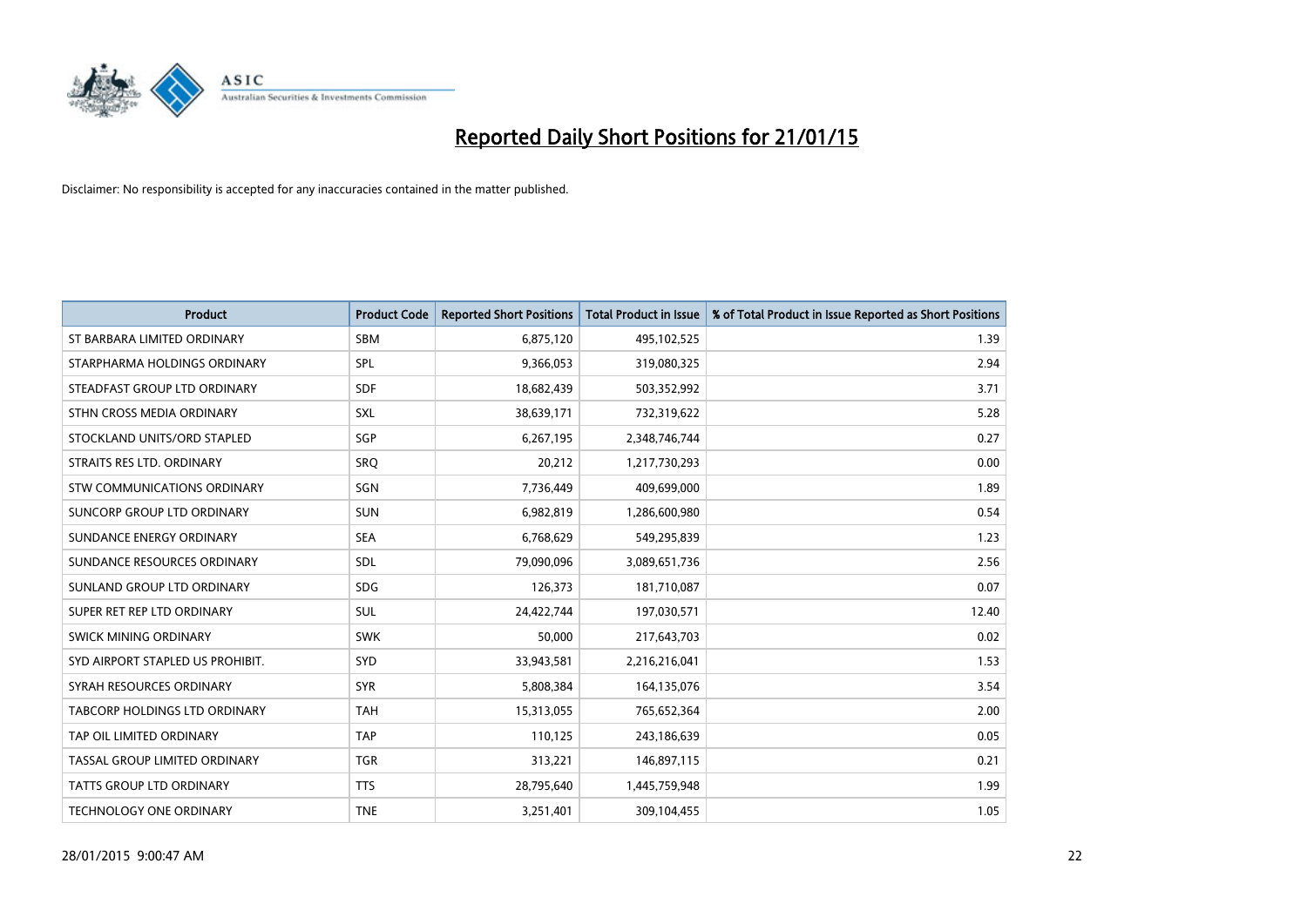

| <b>Product</b>                       | <b>Product Code</b> | <b>Reported Short Positions</b> | <b>Total Product in Issue</b> | % of Total Product in Issue Reported as Short Positions |
|--------------------------------------|---------------------|---------------------------------|-------------------------------|---------------------------------------------------------|
| <b>TELSTRA CORPORATION, ORDINARY</b> | <b>TLS</b>          | 84,349,889                      | 12,225,655,836                | 0.69                                                    |
| TEN NETWORK HOLDINGS ORDINARY        | <b>TEN</b>          | 139,110,596                     | 2,630,984,596                 | 5.29                                                    |
| TERANGA GOLD CORP CDI 1:1            | <b>TGZ</b>          | 1,374                           | 71,243,714                    | 0.00                                                    |
| TFS CORPORATION LTD ORDINARY         | <b>TFC</b>          | 10,702,605                      | 326,983,445                   | 3.27                                                    |
| THE PAS GROUP LTD ORDINARY           | <b>PGR</b>          | 12,004                          | 136,690,860                   | 0.01                                                    |
| THE REJECT SHOP ORDINARY             | <b>TRS</b>          | 2,428,086                       | 28,844,648                    | 8.42                                                    |
| THINK CHILDCARE EDU ORDINARY         | <b>TNK</b>          | 500,000                         | 39,600,000                    | 1.26                                                    |
| THORN GROUP LIMITED ORDINARY         | <b>TGA</b>          | 16,553                          | 150,634,985                   | 0.01                                                    |
| TIGER RESOURCES ORDINARY             | <b>TGS</b>          | 6,024,528                       | 1,143,541,406                 | 0.53                                                    |
| TOLL HOLDINGS LTD ORDINARY           | <b>TOL</b>          | 27,797,624                      | 717,437,878                   | 3.87                                                    |
| TORO ENERGY LIMITED ORDINARY         | <b>TOE</b>          | 20,488                          | 1,903,769,581                 | 0.00                                                    |
| <b>TOWER LIMITED ORDINARY</b>        | <b>TWR</b>          | 1,000                           | 178,145,130                   | 0.00                                                    |
| TOX FREE SOLUTIONS ORDINARY          | <b>TOX</b>          | 2,372,900                       | 133,752,359                   | 1.77                                                    |
| TPG TELECOM LIMITED ORDINARY         | <b>TPM</b>          | 14,675,786                      | 793,808,141                   | 1.85                                                    |
| TRADE ME GROUP ORDINARY              | <b>TME</b>          | 5,727,742                       | 396,830,595                   | 1.44                                                    |
| <b>TRANSFIELD SERVICES ORDINARY</b>  | <b>TSE</b>          | 7,116,634                       | 512,457,716                   | 1.39                                                    |
| TRANSPACIFIC INDUST, ORDINARY        | <b>TPI</b>          | 83,262,144                      | 1,579,699,505                 | 5.27                                                    |
| TRANSURBAN GROUP TRIPLE STAPLED SEC. | <b>TCL</b>          | 14,261,922                      | 1,906,390,878                 | 0.75                                                    |
| <b>TREASURY GROUP ORDINARY</b>       | <b>TRG</b>          | 64,278                          | 26,624,328                    | 0.24                                                    |
| TREASURY WINE ESTATE ORDINARY        | <b>TWE</b>          | 15,099,957                      | 651,261,403                   | 2.32                                                    |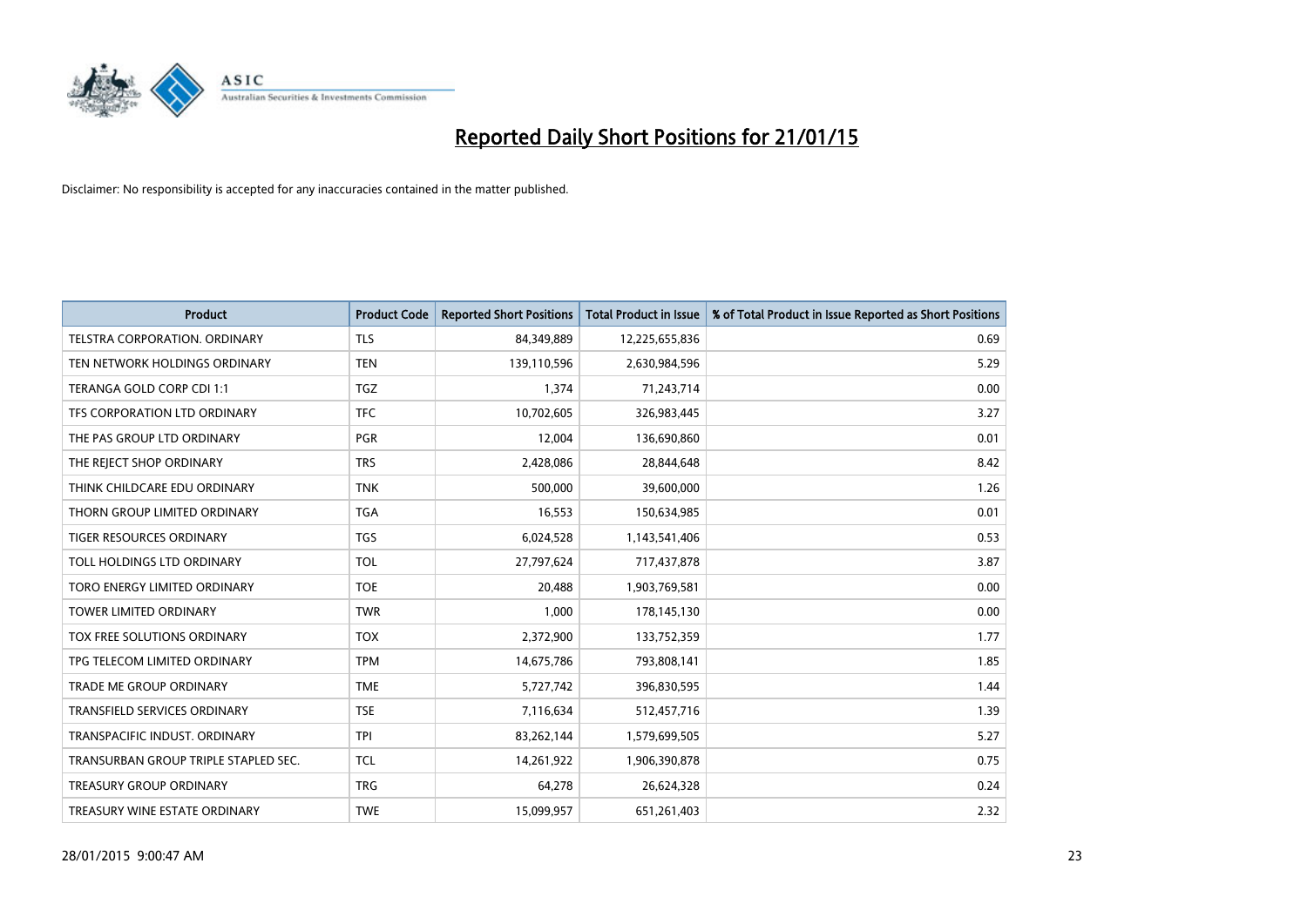

| <b>Product</b>                     | <b>Product Code</b> | <b>Reported Short Positions</b> | <b>Total Product in Issue</b> | % of Total Product in Issue Reported as Short Positions |
|------------------------------------|---------------------|---------------------------------|-------------------------------|---------------------------------------------------------|
| TROY RESOURCES LTD ORDINARY        | <b>TRY</b>          | 4,335,392                       | 195,265,161                   | 2.22                                                    |
| UGL LIMITED ORDINARY               | UGL                 | 21,703,391                      | 166,511,240                   | 13.03                                                   |
| UNILIFE CORPORATION CDI 6:1        | <b>UNS</b>          | 120,000                         | 275,307,258                   | 0.04                                                    |
| UNITY MINING LTD ORDINARY          | <b>UML</b>          | 319,871                         | 1,140,312,866                 | 0.03                                                    |
| <b>UXC LIMITED ORDINARY</b>        | <b>UXC</b>          | 1,804,147                       | 331,468,991                   | 0.54                                                    |
| <b>VEDA GROUP LTD ORDINARY</b>     | <b>VED</b>          | 12,980,040                      | 842,055,406                   | 1.54                                                    |
| <b>VENTURE MINERALS ORDINARY</b>   | <b>VMS</b>          | 238,000                         | 287,320,170                   | 0.08                                                    |
| VILLAGE ROADSHOW LTD ORDINARY      | <b>VRL</b>          | 1,248,580                       | 159,515,151                   | 0.78                                                    |
| VIRGIN AUS HLDG LTD ORDINARY       | <b>VAH</b>          | 37,148,240                      | 3,524,912,131                 | 1.05                                                    |
| <b>VIRTUS HEALTH LTD ORDINARY</b>  | <b>VRT</b>          | 6,223,006                       | 79,885,938                    | 7.79                                                    |
| VISION EYE INSTITUTE ORDINARY      | <b>VEI</b>          | 1,586,666                       | 178,873,554                   | 0.89                                                    |
| <b>VOCATION LTD ORDINARY</b>       | <b>VET</b>          | 11,699,479                      | 230,000,000                   | 5.09                                                    |
| <b>VOCUS COMMS LTD ORDINARY</b>    | <b>VOC</b>          | 2,201,160                       | 105,385,283                   | 2.09                                                    |
| WAM CAPITAL LIMITED ORDINARY       | <b>WAM</b>          | 171                             | 345,405,201                   | 0.00                                                    |
| WARRNAMBOOL CHEESE ORDINARY        | <b>WCB</b>          | 19                              | 56,098,797                    | 0.00                                                    |
| <b>WATPAC LIMITED ORDINARY</b>     | <b>WTP</b>          | 2,254,111                       | 189,258,397                   | 1.19                                                    |
| <b>WDS LIMITED ORDINARY</b>        | <b>WDS</b>          | 427,430                         | 144,740,614                   | 0.30                                                    |
| WEBJET LIMITED ORDINARY            | <b>WEB</b>          | 1,562,556                       | 79,397,959                    | 1.97                                                    |
| <b>WESFARMERS LIMITED ORDINARY</b> | <b>WES</b>          | 9,631,612                       | 1,123,752,517                 | 0.86                                                    |
| WESTERN AREAS LTD ORDINARY         | <b>WSA</b>          | 4,720,084                       | 232,580,131                   | 2.03                                                    |